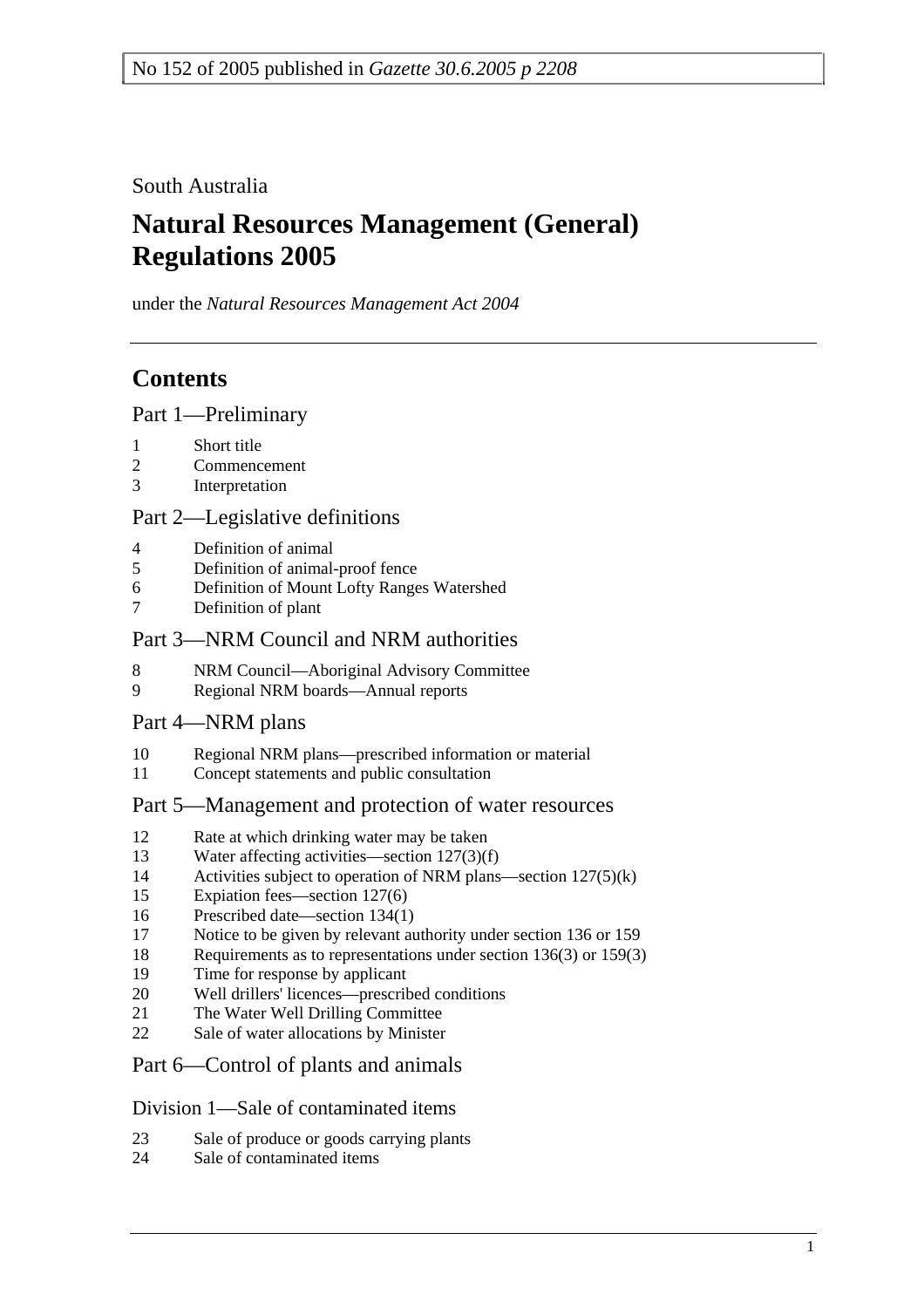#### Division 2—Control measures

- 25 Interpretation
- 26 Prescribed measures for control of deer and goats (other than on off-shore islands, etc)
- 27 Prescribed measures for control of deer and goats on off-shore islands and goats in the Flinders Ranges
- 28 Additional measures in relation to deer and goats

#### Division 3—Permits

29 Permits

#### Part 7—Exemptions

- 30 Movement of animals and plants
- 31 Sale of wool or grain carrying plants
- 32 Release of animals
- 33 Destruction or control of animals or plants

#### Part 8—Miscellaneous

- 34 Requirement to provide information to Minister
- 35 Assignment of responsibility for infrastructure—section 43(3)
- 36 Reimbursement of expenses—section 69(12)
- 37 Applications for warrants—sections 32 and 69
- 38 Provision of information sheets
- 39 Review of notice to prepare an action plan
- 40 Service of notices or other documents
- 41 Exemption of part of State from certain provisions of the Act
- 42 Fees
- 43 Notice of meetings
- 44 Transitional provisions—ERD Court commissioners
- 45 Transitional provisions—Declaration of prescribed water resources
- 46 Transitional provisions—Penrice Exemption

#### Schedule 1—Prescribed requirements for animal-proof fences

- 1 Prescribed requirements for dog-proof fences
- 2 Prescribed requirements for rabbit-proof fences

#### Schedule 2—Water affecting activities

1 Prescribed commercial forestry activities

Schedule 3—Declaration concerning produce or goods carrying plants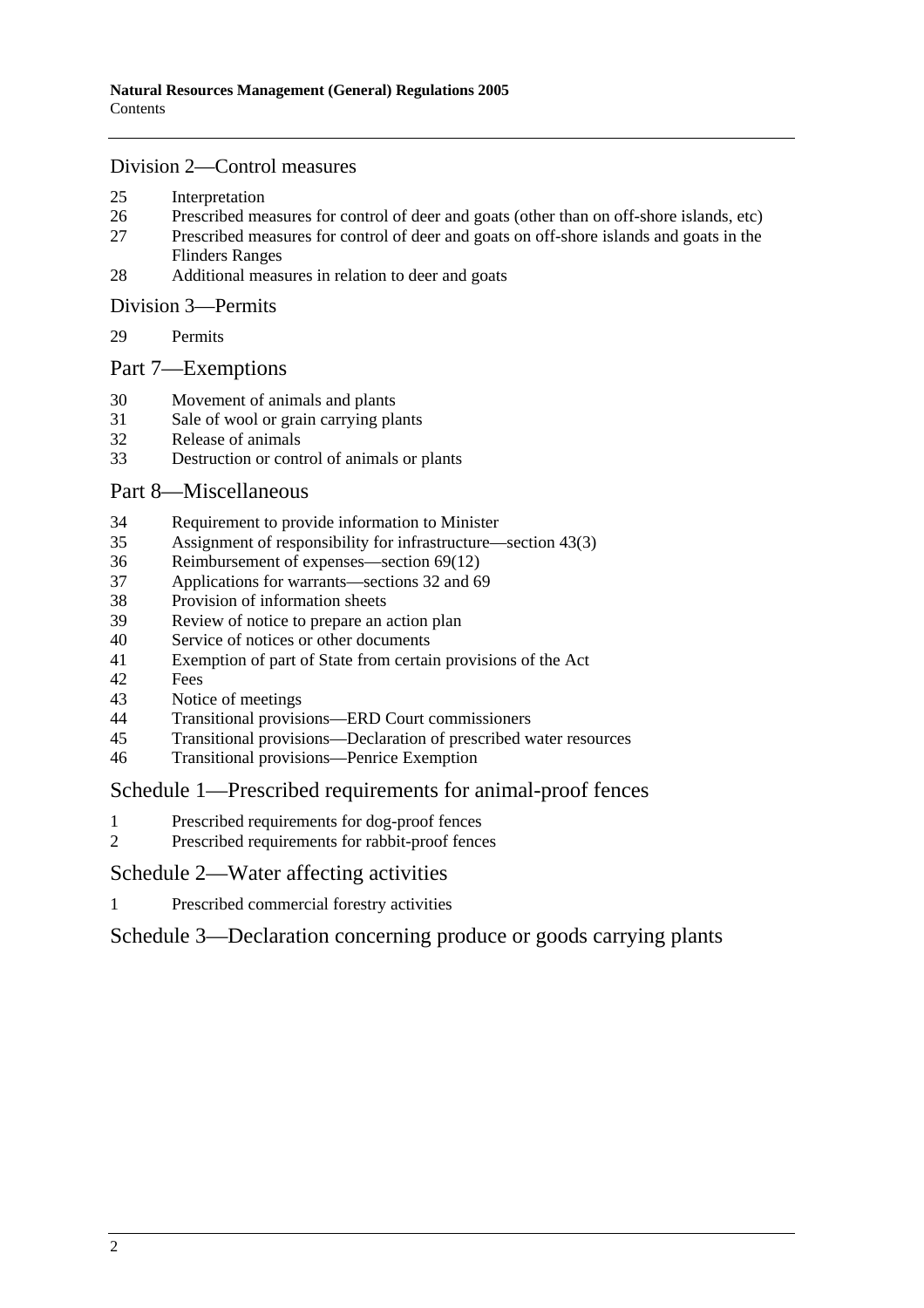Schedule 4—Fees

# **Part 1—Preliminary**

## **1—Short title**

These regulations may be cited as the *Natural Resources Management (General) Regulations 2005*.

### **2—Commencement**

These regulations will come into operation on 1 July 2005.

### **3—Interpretation**

In these regulations—

*Act* means the *Natural Resources Management Act 2004*.

# **Part 2—Legislative definitions**

## **4—Definition of animal**

- (1) The following classes of animals are excluded from the definition of *animal* in section 3(1) of the Act:
	- (a) fish;
	- (b) invertebrates.
- (2) Subregulation (1) only applies for the purposes of Chapter 8 of the Act.
- (3) In this regulation—

*fish* has the same meaning as in the *Fisheries Act 1982*.

## **5—Definition of animal-proof fence**

For the purposes of the definition of *animal-proof fence* in section 3(1) of the Act, the requirements set out in Schedule 1 are prescribed for fences of the kind specified in that schedule.

## **6—Definition of Mount Lofty Ranges Watershed**

For the purposes of the definition of *Mount Lofty Ranges Watershed* in section 3(1) of the Act, the area identified as the *Mount Lofty Ranges Watershed* in General Registry Plan No 001/2005 is prescribed.

## **7—Definition of plant**

- (1) The following classes of vegetation or material are excluded from the definition of *plant* in section 3(1) of the Act:
	- (a) non-living processed timber, food or medicinal products;
	- (b) bacteria, fungi, algae and micro-organisms.
- (2) Subregulation (1) only applies for the purposes of Chapter 8 of the Act.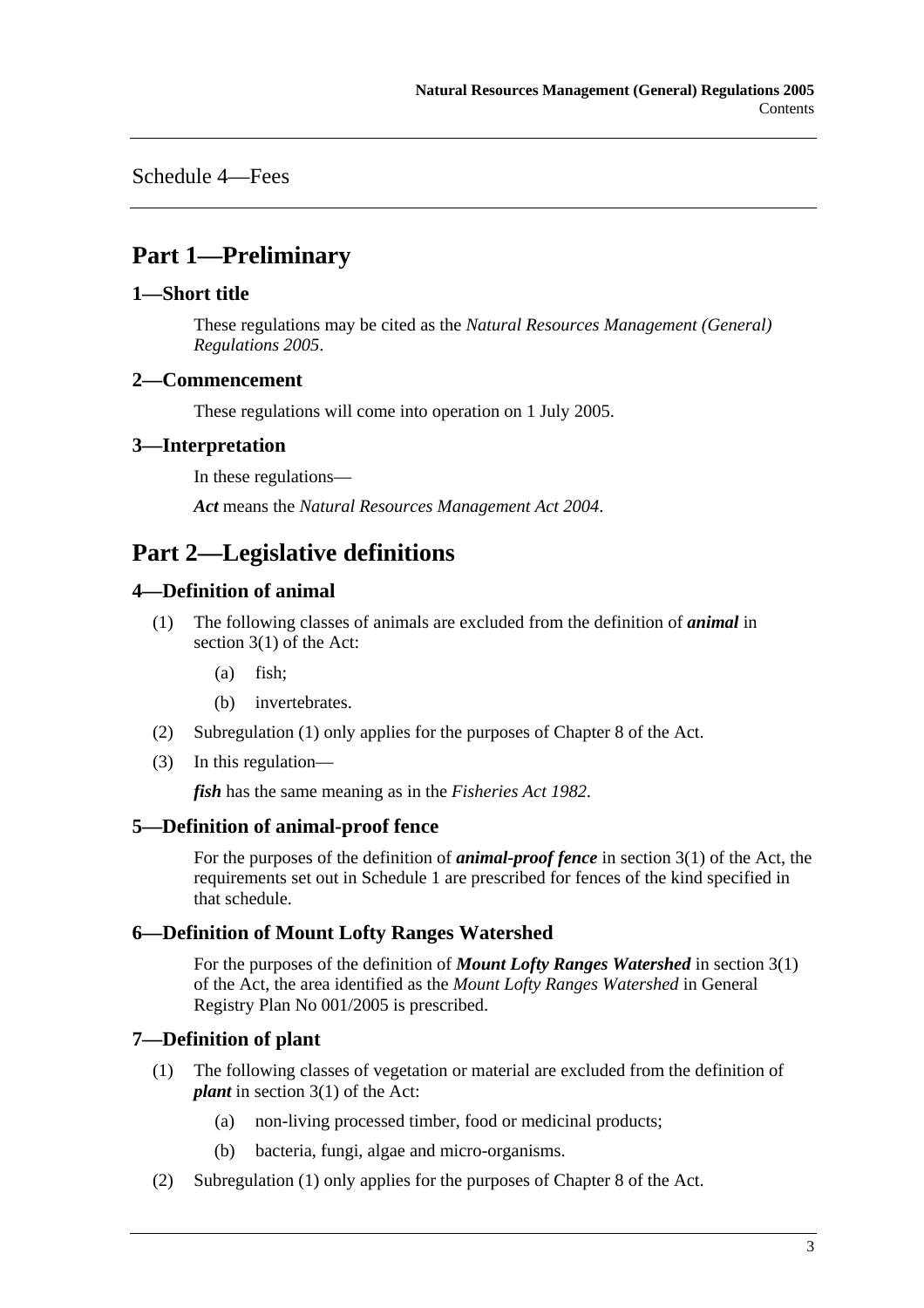# **Part 3—NRM Council and NRM authorities**

## **8—NRM Council—Aboriginal Advisory Committee**

- (1) The NRM Council must establish an *Aboriginal Advisory Committee*.
- (2) The Minister may determine in relation to the committee—
	- (a) the criteria for membership; and
	- (b) the terms and conditions under which a member is appointed; and
	- (c) the term of office of a member.
- (3) The function of the committee is to provide advice to the NRM Council on matters that may be relevant to Aboriginal issues arising under the Act.
- (4) The committee may provide advice at the request of the NRM Council, or on its own initiative.

## **9—Regional NRM boards—Annual reports**

The annual report of a regional NRM board under section 38 of the Act must include the following information:

- (a) the rate of remuneration of each employee of the board appointed under section 34(3) of the Act for the financial year to which the report relates and where such an employee receives a package including a non-monetary component, the total value of the package and the value of each of the monetary and non-monetary components; and
- (b) the amount of superannuation contributions by the board in the relevant financial year in respect of each employee under paragraph (a); and
- (c) the number of meetings (if any) that each member of the board has failed to attend during the relevant year and the reason given by the member for the failure; and
- (d) the persons or bodies to whom or to which the board has delegated functions or powers under section 36 of the Act and the nature of the functions or powers delegated to each person or body; and
- (e) the nature of any functions or powers delegated to the board under the Act or any other Act and the person who delegated the function or power.

# **Part 4—NRM plans**

## **10—Regional NRM plans—prescribed information or material**

- (1) This regulation sets out the information that a plan must include under section 75(3)(a) of the Act.
- (2) For the purposes of section  $75(3)(a)(i)$  of the Act:
	- (a) a description of each of the following (from a regional perspective):
		- (i) soils;
		- (ii) water resources;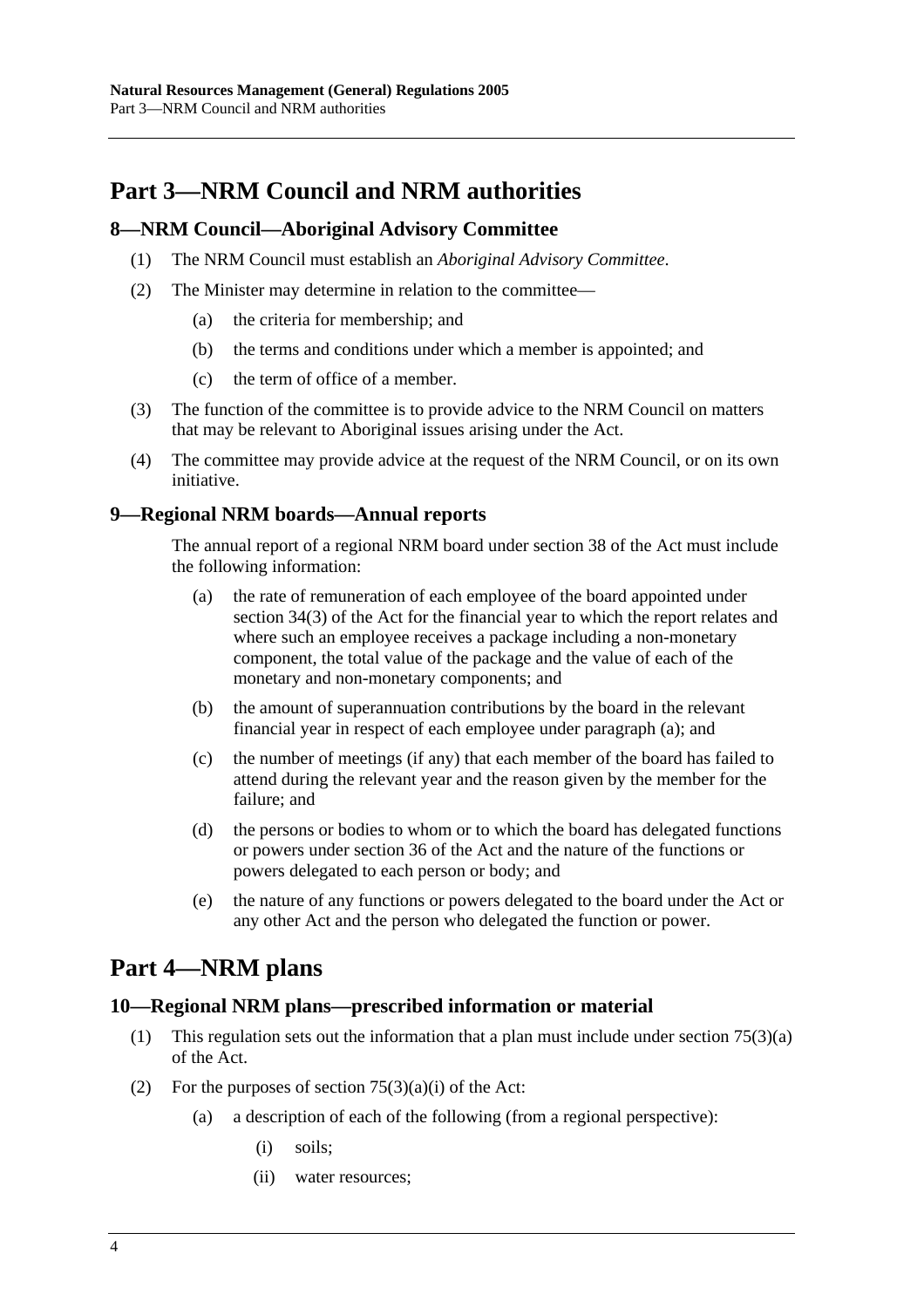- (iii) geological features and landscapes;
- (iv) native vegetation, native animals and other native organisms;
- (v) ecosystems;
- (vi) other significant natural resources,

identifying the geographical distribution of these natural resources and the extent of each on a regional scale, providing sufficient qualitative information to show the main or distinctive features of each category of natural resource and highlighting any natural resources of particular significance;

- (b) a description of any catchment, wetland, estuarine or marine systems;
- (c) a description of how the natural resources and other elements identified under paragraphs (a) and (b) interrelate;
- (d) a description of any significant deficiencies in the information that is available to the board with respect to the natural resources within the region, and the board's proposals to address this situation.
- (3) For the purposes of section  $75(3)(a)(ii)$  of the Act:
	- (a) an assessment of the state and condition of the natural resources within the region (from a regional perspective);
	- (b) a description of the factors affecting the state and condition of those natural resources and information on other factors that may affect those natural resources in the future, including any risks of damage to, or degradation of, the natural resources within the region;
	- (c) information on any trends in the state and condition of natural resources within the region;
	- (d) information on any programs that are being undertaken to monitor or evaluate the state and condition of natural resources within the region, and any proposals to improve the level of monitoring and evaluation;
	- (e) a description of programs to improve the state and condition of natural resources or, if relevant, to halt or reduce any rate of decline;
	- (f) a description of the primary and other economic production systems occurring in the region and the impact any changes to production methodology or systems may have on the natural resources;
	- (g) a description of any significant deficiencies in the information that is available to the board with respect to the state or condition of the natural resources within the region, and the board's proposals to address this situation.
- (4) For the purposes of section  $75(3)(a)(iii)$  of the Act:
	- (a) a broad evaluation of the significance of the natural resources of the region from an environmental, social and economic perspective;
	- (b) an evaluation of relevant environmental, social, economic and practical considerations in connection with setting priorities for natural resources management within the region;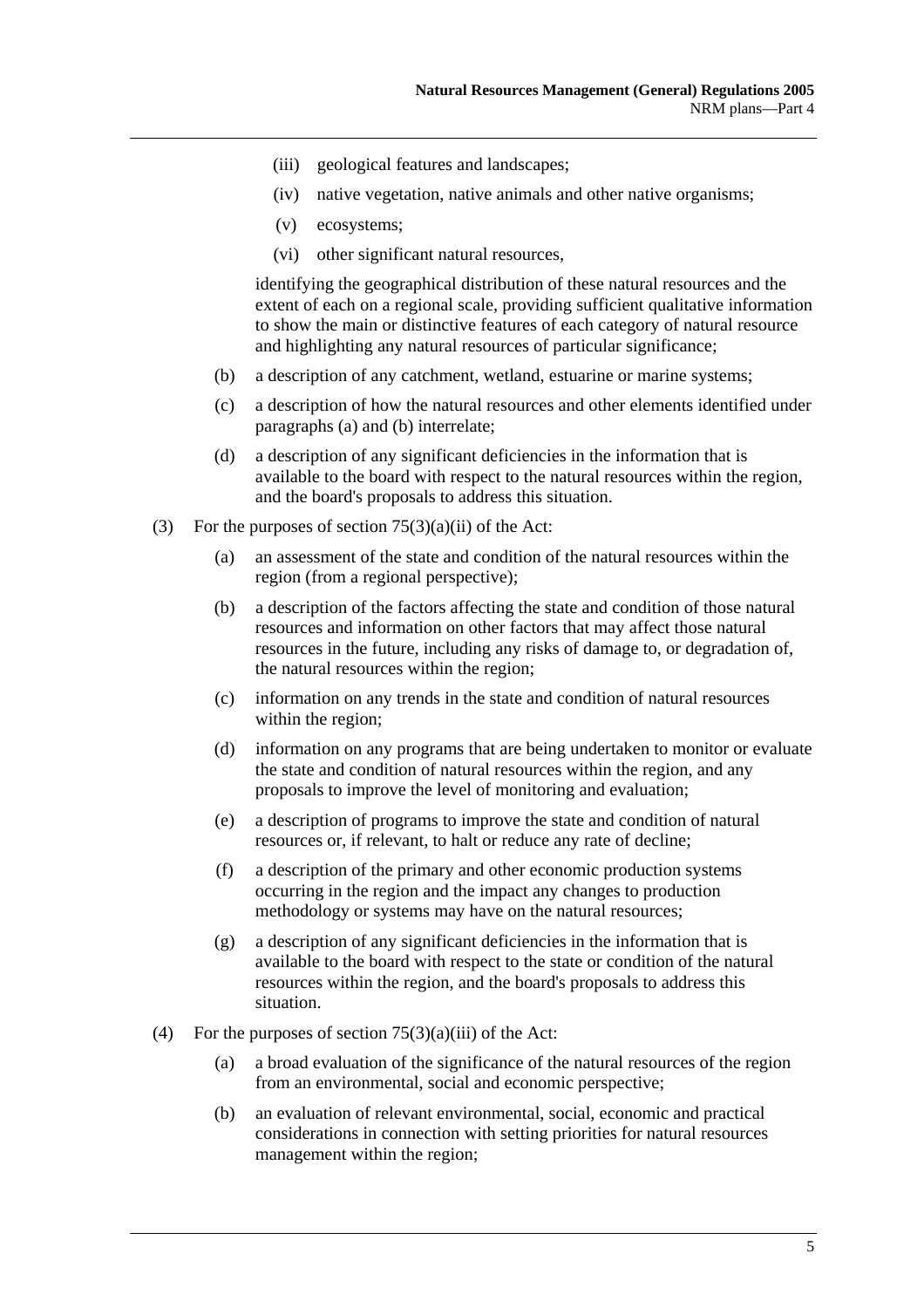- (c) information on any steps or programs that will achieve a combination of outcomes from an environmental, social or economic perspective;
- (d) a description of any significant deficiencies in the methods used to address any issues associated with natural resources management, and the board's proposals to address this situation.
- (5) For the purposes of section  $75(3)(a)(iv)$  of the Act:
	- (a) an assessment of the risks posed to natural resources within the region from pest species of animals or plants, and a ranking of these risks according to priorities;
	- (b) a description of the projects that are being undertaken, or are proposed to be undertaken, to address or manage the risks identified under paragraph (a), or to reduce the impact of any pest species of animals or plants;
	- (c) a description of any projects or programs that are in place, or that are proposed to be in place, to prevent, or to address, the presence of any animals or plants that may cause a risk, or that are otherwise subject to control, under this Act.

### **11—Concept statements and public consultation**

- (1) For the purposes of section 78(8) of the Act, a concept statement and the results of any relevant investigations must be made available to the public—
	- (a) at the principal office of the Department; and
	- (b) on the Department's website.
- (2) For the purposes of section 79(8) of the Act, the period of 4 weeks is prescribed.

## **Part 5—Management and protection of water resources**

#### **12—Rate at which drinking water may be taken**

The rate of 100 litres per day is prescribed for the purposes of section 124(6) of the Act.

#### **13—Water affecting activities—section 127(3)(f)**

- (1) An activity specified under Schedule 2 is prescribed as an activity under section 127(3)(f) of the Act.
- (2) Pursuant to section  $126(2)(d)$  of the Act, the Minister is prescribed as the authority from whom a permit is required in the case of an activity within the ambit of subregulation (1).

#### **14—Activities subject to operation of NRM plans—section 127(5)(k)**

Using water in the course of carrying on a business in an NRM region at a rate that exceeds the rate prescribed by the relevant water allocation plan is, if the water has been brought from a water resource in some other part of the region specified in the plan by means of a pipe or channel, prescribed as an activity under section 127(5)(k) of the Act.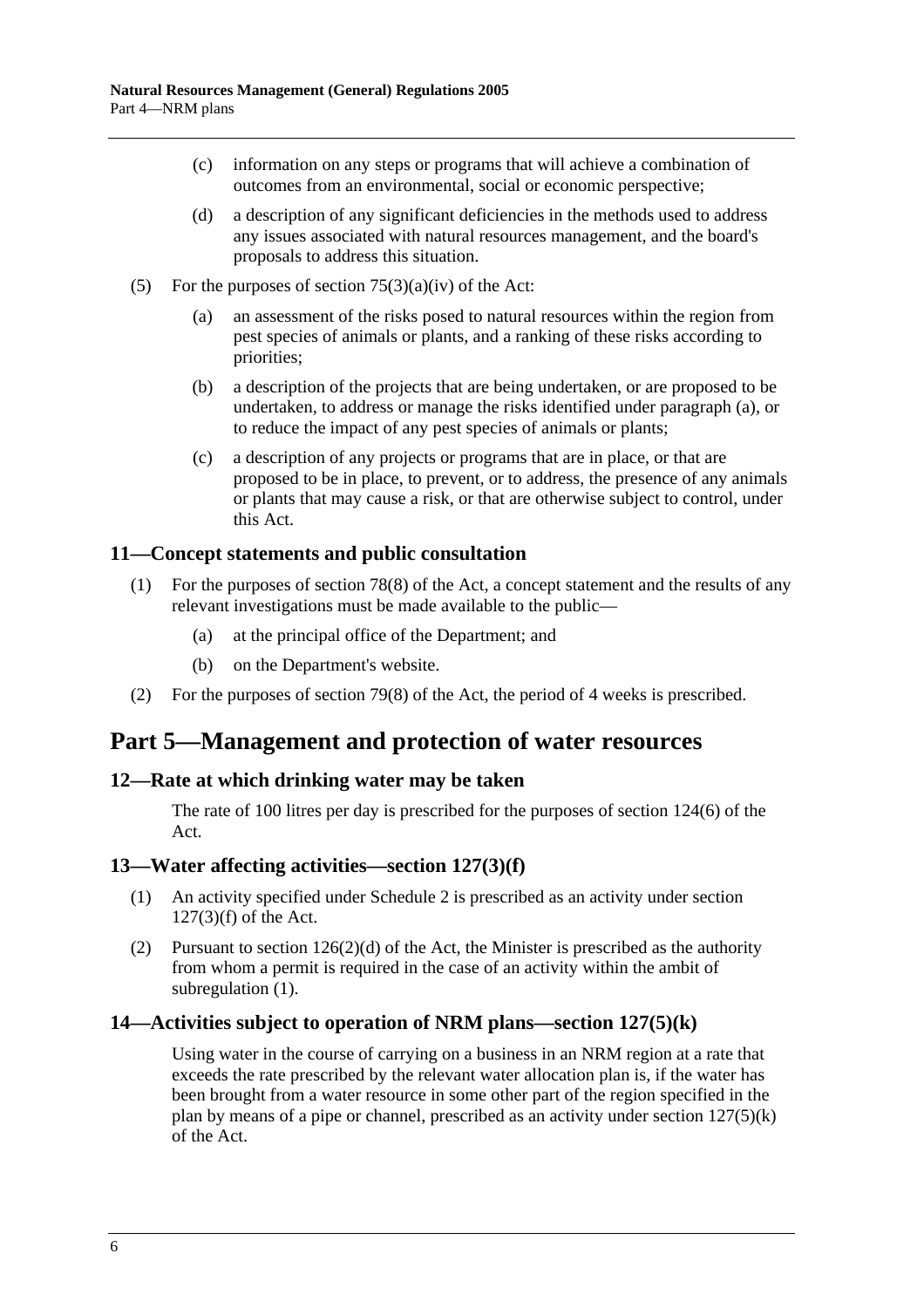### **15—Expiation fees—section 127(6)**

For the purposes of the imposition of an expiation fee under section 127(6) of the Act, any condition of a licence is prescribed.

#### **16—Prescribed date—section 134(1)**

For the purposes of section 134(1) of the Act, the prescribed date is 2 July 1997.

#### **17—Notice to be given by relevant authority under section 136 or 159**

- (1) The notices referred to in section 136(2) and 159(2) of the Act that are to be given to persons specified in the relevant water allocation plan must be given by the relevant authority in accordance with section 208 of the Act.
- (2) The notices referred to in sections 136(2) and 159(2) of the Act that are to be given to the public generally must be given by publication in a newspaper circulating generally throughout the State.
- (3) The notice must—
	- (a) set out relevant particulars of the application; and
	- (b) identify the land that will be affected by the grant or refusal of the application; and
	- (c) include an address at which a copy of the application can be inspected during normal business hours; and
	- (d) set out the text of regulation 18.

#### **18—Requirements as to representations under section 136(3) or 159(3)**

Representations under section 136(3) or 159(3) of the Act must—

- (a) be in writing; and
- (b) be made within 20 business days after the notice referred to in regulation 17 is given to the person making the representations or, in the case of a member of the public, within 20 days after the publication of the notice in a newspaper under regulation 17(2)); and
- (c) state the name and address of the person making the representations; and
- (d) if 2 or more persons make the same representations, nominate one of them to represent the others for procedural purposes; and
- (e) state whether or not the person making the representation wishes to appear before the relevant authority to be heard in support of the representations.

#### **19—Time for response by applicant**

- (1) 10 business days is prescribed for the purposes of section 136(5) and 159(5) as the period within which the applicant may respond to representations.
- (2) The period referred to in subregulation (1) may be increased by the relevant authority if, in its opinion in the circumstances of a particular case, that period is too short.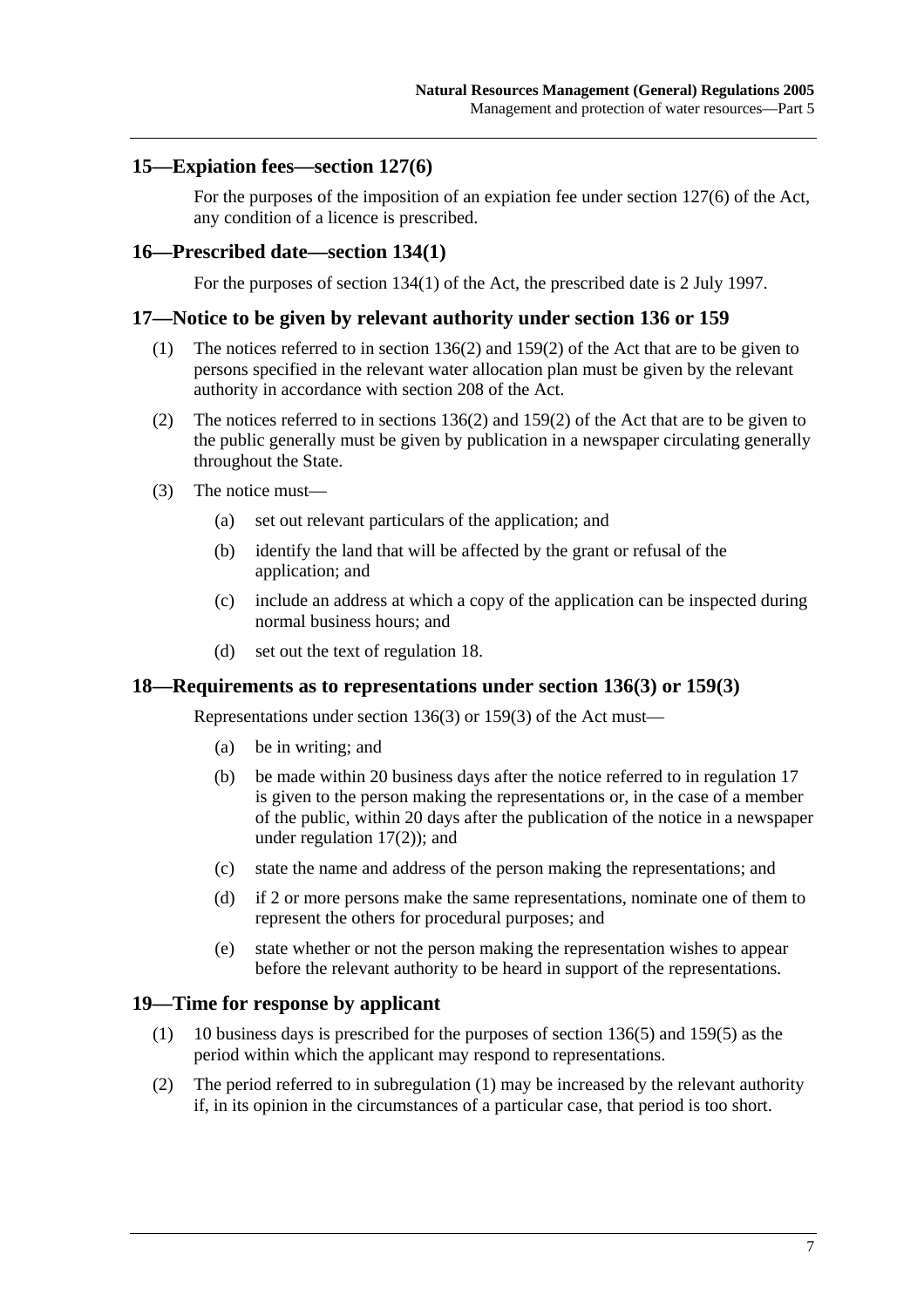### **20—Well drillers' licences—prescribed conditions**

The following conditions are prescribed under section 139(3) of the Act in relation to well drillers' licences:

- (a) the licensee must keep such records as the Chief Officer directs in such manner and for such period as the Chief Officer directs;
- (b) the licensee must, at the direction of the Chief Officer or an authorised officer, produce records referred to in paragraph (a) to the Chief Officer or the authorised officer for inspection or copying;
- (c) the licensee must not, in pursuance of the licence, commence an activity that requires a permit under the Act unless the licensee has sighted the permit;
- (d) the licensee must, at the direction of the Chief Officer or an authorised officer, take samples of water or other material from a well being drilled by the licensee and must submit the samples to the Chief Officer or the authorised officer for inspection and analysis;
- (e) the licensee must comply with directions given by the Chief Officer in relation to the drilling, plugging, backfilling or sealing of a well or to the repair, replacement or alteration of the casing, lining or screen of a well if those directions are given to the licensee by the Chief Officer or published in the Gazette;
- (f) the licensee must comply with the permit authorising the work that he or she is performing.

## **21—The Water Well Drilling Committee**

- (1) The Water Well Drilling Committee must consist of at least 4 members appointed by the Minister of whom—
	- (a) 1 must be a hydrogeologist; and
	- (b) 1 must be a person who has extensive experience in designing wells; and
	- (c) 1 must be a person who has extensive experience as a well driller who has been selected by the Minister from a panel submitted by the South Australian branch of the Australian Drilling Industry Association; and
	- (d) 1 must be a person who has extensive experience in well drilling and who is not a public sector employee.
- (2) Any additional members appointed by the Minister must be persons who have knowledge or experience that will be of value to the committee in carrying out its functions.
- (3) The Minister may appoint suitable persons to be deputies to the members of the committee and a deputy to a member must be appointed in the same manner as the member was appointed and must have the same qualifications for membership of the committee.
- (4) A deputy may, in the absence of a member, act as a member of the committee.
- (5) The Minister must appoint a member (the *presiding member*) to preside at meetings of the committee and another member (the *deputy presiding member*) to preside at meetings of the committee in the absence of the presiding member.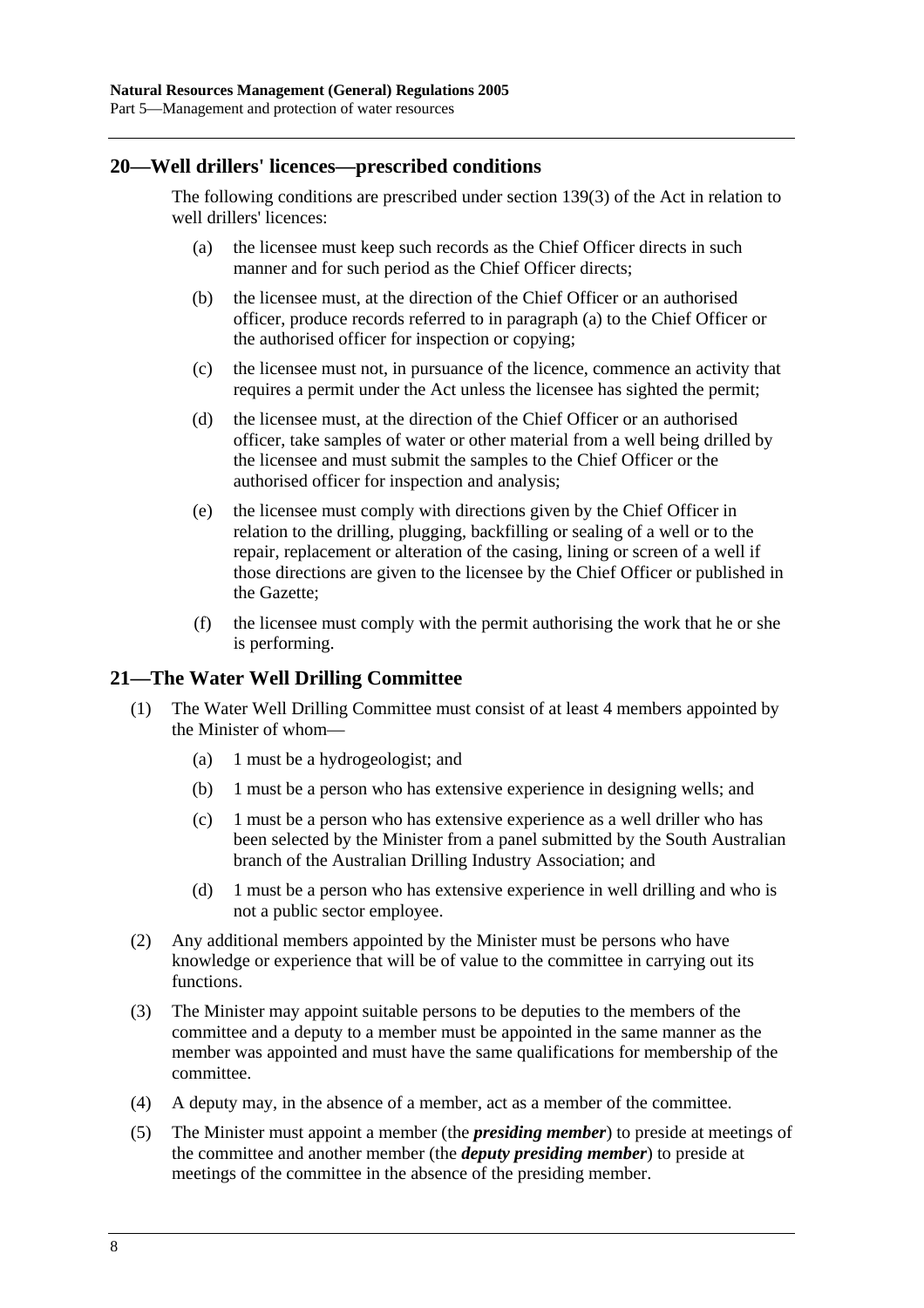- (6) The committee has the following functions in addition to the functions prescribed by section  $140(3)(a)$  of the Act:
	- (a) to advise the Chief Officer in relation to each application for the grant of a well driller's licence;
	- (b) to advise the Chief Officer, at his or her request, in relation to the use of any machinery or equipment pursuant to a well driller's licence;
	- (c) to advise the Minister and the NRM Council in relation to the operation of the Act and these regulations;
	- (d) functions that are delegated to it by the Minister.

### **22—Sale of water allocations by Minister**

- (1) The following provisions apply in relation to the sale by the Minister of a water allocation by public auction:
	- (a) the Minister must, by notice published in a newspaper circulating generally throughout the State, give at least 14 days notice of the time and place at which the auction will be held; and
	- (b) the Minister may refuse to sell an allocation if bidding for the allocation does not reach the reserve price fixed by the Minister.
- (2) The sale of a water allocation, whether by public auction or tender or by private contract, is subject to the Minister being prepared to endorse the allocation in accordance with the Act on a water licence held by the purchaser.

# **Part 6—Control of plants and animals**

## **Division 1—Sale of contaminated items**

## **23—Sale of produce or goods carrying plants**

- (1) For the purposes of assisting to prevent the sale of any animal, plant, soil, vehicle, farming implement or other produce, goods, material or other thing carrying a prescribed plant in contravention of section 177(2), the person making the sale may provide to the purchaser a declaration in the form set out in Schedule 3.
- (2) A person must not make a statement that is false or misleading in a material particular in a declaration provided under subregulation (1).

Maximum penalty: \$5 000.

(3) In subregulation  $(1)$ —

*prescribed plant* means a plant to which subsection (2) of section 177 of the Act applies that is not of a class to which subsection (1) of section 178 of the Act applies.

## **24—Sale of contaminated items**

For the purposes of subsection (1) of section 178, a fully completed copy of a form specified under subsection (3) must be handed to the purchaser by (or on behalf of) the person making the sale.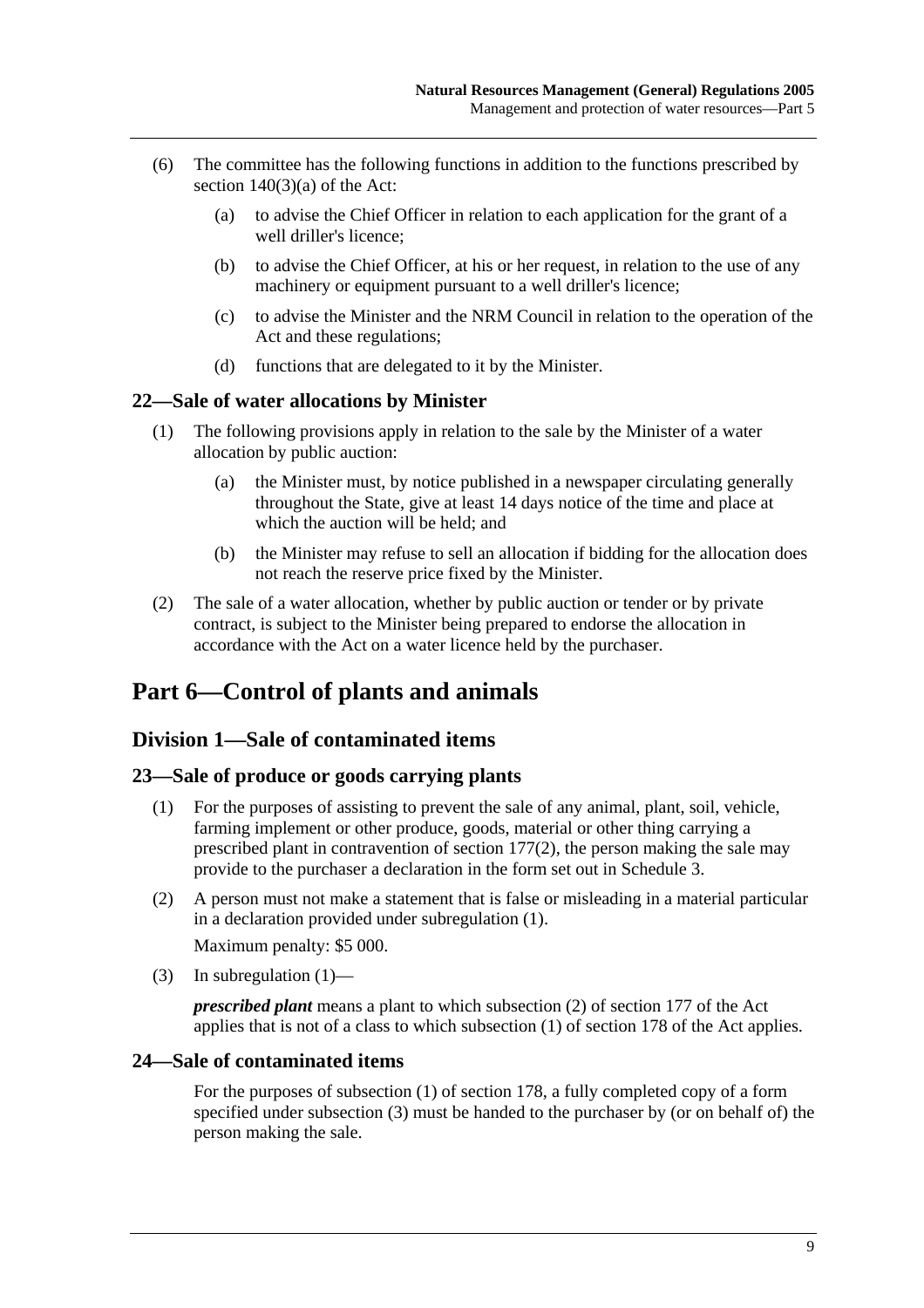## **Division 2—Control measures**

### **25—Interpretation**

In this Division—

*Flinders Ranges* means the control area declared by the Minister under section  $174(1)(b)(i)$  in relation to goats in the Flinders Ranges;

#### *off-shore islands*—

- (a) in relation to deer—means the control area declared by the Minister under section 174(1)(b)(i) in relation to deer on islands (other than Kangaroo Island) off the coast of the State;
- (b) in relation to goats—means the control area declared by the Minister under section 174(1)(b)(i) in relation to goats on islands off the coast of the State.

### **26—Prescribed measures for control of deer and goats (other than on off-shore islands, etc)**

- (1) For the purposes of section 182(3) of the Act, the measures set out in this regulation are prescribed in relation to—
	- (a) deer in all parts of the State (other than on off shore islands); and
	- (b) goats in all parts of the State (other than in the Flinders Ranges or on off shore islands).
- (2) A deer or goat on land owned or occupied by the owner of the deer or goat, or on land with the consent of the owner or occupier of the land, must be—
	- (a) secured or confined; and
	- (b) permanently identified,

in a manner determined by the Chief Officer.

- (3) Subject to subregulation (4) and regulation 28, a deer or goat on land without the consent of the owner or occupier of the land must—
	- (a) be captured and removed from the land within 6 weeks after capture; or
	- (b) be destroyed.
- (4) An owner of land is not required to capture a deer or goat if, by reason of the terrain inhabited by the deer or goat or any other circumstance, capture is impossible.
- (5) Subject to subregulation (6), a deer or goat (whether captured under subregulation (3) or not) may be released with a radio transmitter or other tracking device attached for the purpose of locating other deer or goats, as the case requires.
- (6) A deer or goat must not be released under this regulation except with the written approval of the Chief Officer and in accordance with the conditions (if any) to which the approval is subject.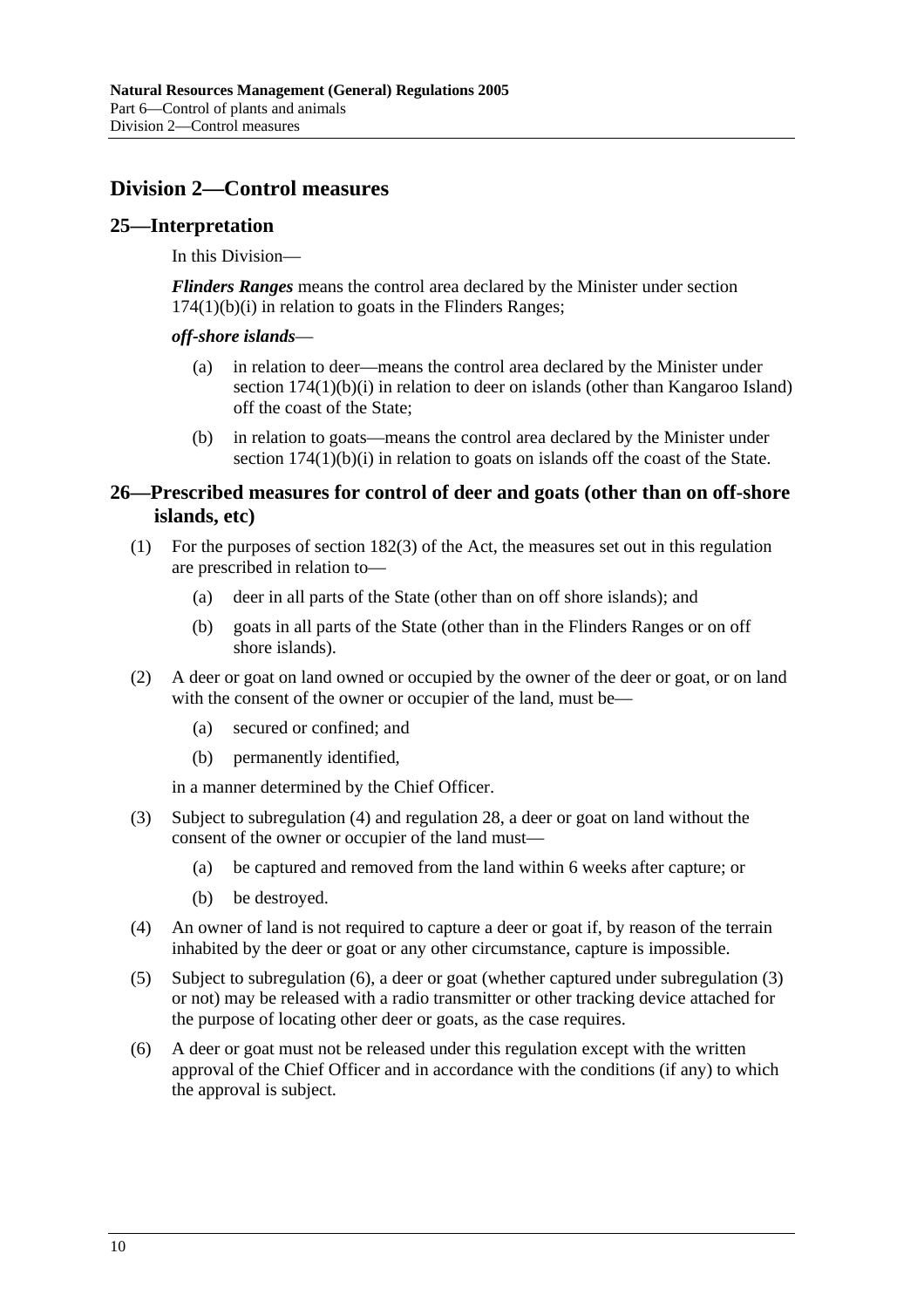## **27—Prescribed measures for control of deer and goats on off-shore islands and goats in the Flinders Ranges**

- (1) For the purposes of section 182(3) of the Act, the measures set out in this regulation are prescribed in relation to—
	- (a) deer on off shore islands; and
	- (b) goats in the Flinders Ranges and on off shore islands.
- (2) Subject to subregulation (3) and regulation 28, a deer or goat must—
	- (a) be captured and removed from the land within 6 weeks after capture; or
	- (b) be destroyed.
- (3) An owner of land is not required to capture a deer or goat if, by reason of the terrain inhabited by the deer or any other circumstance, capture is impossible.
- (4) Subject to subregulation (5), a deer or goat (whether captured under subregulation (2) or not) may be released with a radio transmitter or other tracking device attached for the purpose of locating other deer or goats, as the case requires.
- (5) A deer or goat must not be released under this regulation except with the written approval of the Chief Officer and in accordance with the conditions (if any) to which the approval is subject.

## **28—Additional measures in relation to deer and goats**

- (1) A person taking measures for the control or destruction of deer on land pursuant to the Act and these regulations must not destroy, sell or otherwise dispose of the deer if—
	- (a) the deer bears a clearly visible ear tag at least 6 cm wide and 5 cm high; and
	- (b) the person has received notification (either orally or in writing) from a deer keeper that deer have escaped from land where deer are kept by the deer keeper; and
	- (c) less than 48 hours have elapsed since that notification was received.
- (2) A person taking measures for the control or destruction of goats on land pursuant to the Act and these regulations must not, knowing or having reason to believe that another person claims ownership of the goats, destroy the goats or sell or otherwise dispose of them to any other person unless—
	- (a) written notice has been served on the person who claims, or is believed to claim, ownership of the goats requiring that person to remove the goats from the land within a period specified in the notice (being a period not less than—
		- (i) if the notice is served personally—48 hours; or
		- (ii) if the notice is served by post or by publication in a newspaper—7 days commencing at the time of posting or publication); and
	- (b) the period specified in the notice has expired; and
	- (c) not more than 90 days have elapsed since the expiry of the period specified in the notice.
- (3) A notice under subregulation (2) may be served—
	- (a) personally or by post; or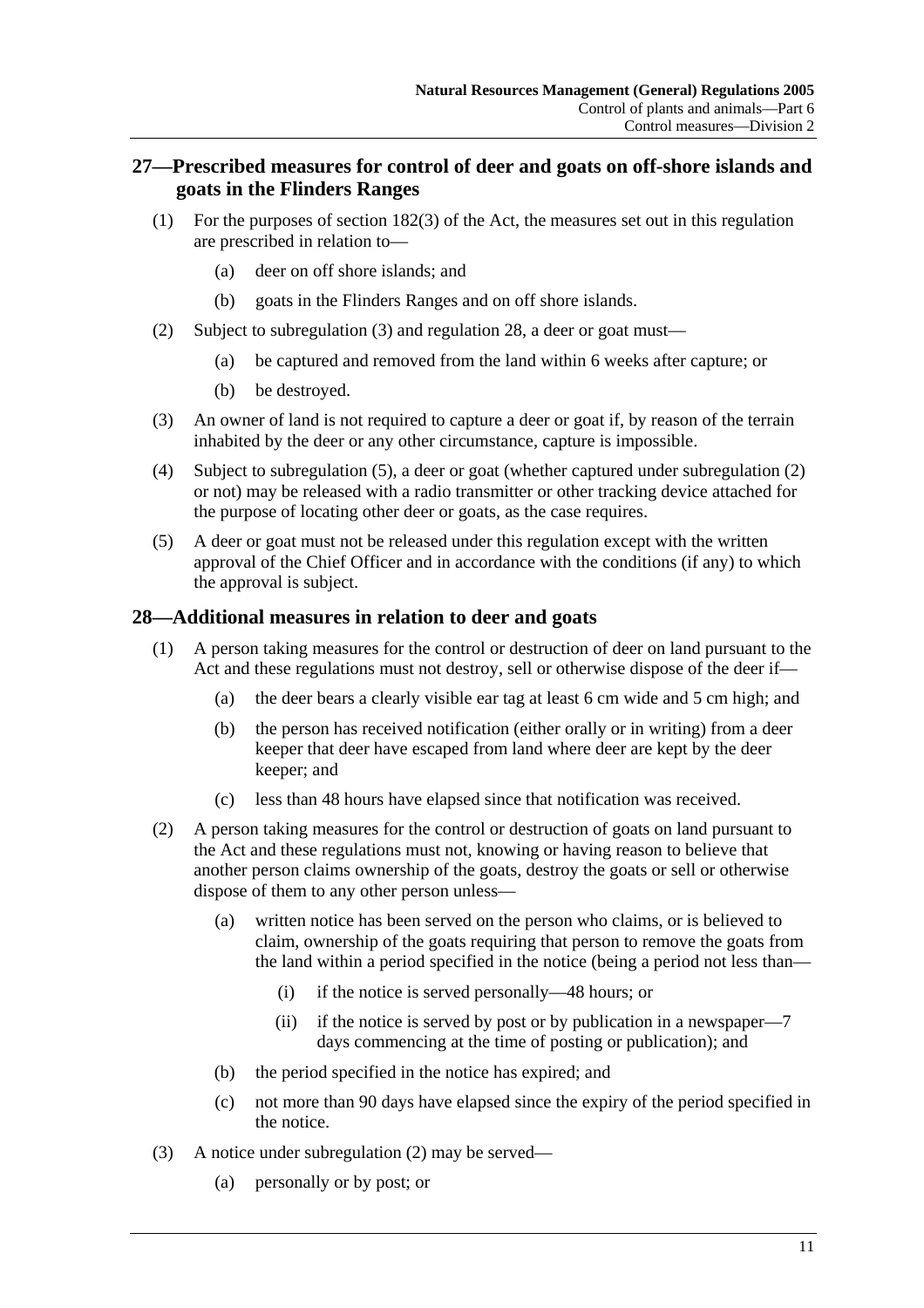- (b) if the whereabouts of the person on whom the notice is to be served are unknown—by publication of the notice in a newspaper circulating generally throughout the State.
- (4) In this regulation—

*deer keeper* means a person registered as a deer keeper under the *Livestock Regulations 1998*.

## **Division 3—Permits**

### **29—Permits**

For the purposes of section 188(8)(b) of the Act, the following amounts are prescribed:

- (a) in the case of a natural person—\$1 250;
- (b) in the case of a body corporate—\$12 500.

## **Part 7—Exemptions**

### **30—Movement of animals and plants**

- (1) An authorised officer is exempt from the operation of section 175 of the Act while acting in the course of official duties.
- (2) A person is exempt from the operation of section  $175(1)$ ,  $(2)(a)$  and  $(3)(a)$  of the Act in respect of a plant that—
	- (a) is being carried by wool that is being transported or moved to a place where it is to be cleaned; or
	- (b) is being carried by grain that is being transported or moved to a place where it is to be milled.
- (3) A person is exempt from the operation of section  $175(2)(b)$  and  $(3)(b)$  in respect of—
	- (a) wool carrying a plant of a class to which section 175(2) or (3) of the Act applies if the wool is being transported or moved on a public road to a place where it is to be cleaned; or
	- (b) grain carrying a plant of a class to which section 175(2) or (3) of the Act applies if the grain is being transported or moved on a public road to a place where it is to be milled.
- (4) A person is exempt from section 175(1), (2) and (3) of the Act in respect of a plant declared under the *Biological Control Act 1986* to be a target organism for the purposes of that Act if the person is participating in a community programme to rear and release an agent organism (within the meaning of that Act) for the control of that target organism.

## **31—Sale of wool or grain carrying plants**

A person who sells wool or grain carrying a plant of a class to which section 177(2) of the Act applies is exempt from that section if, at the time of the sale, the person believes on reasonable grounds that the purchaser will remove, or arrange for the removal of, that plant from the wool or grain before any re-sale of the wool or grain.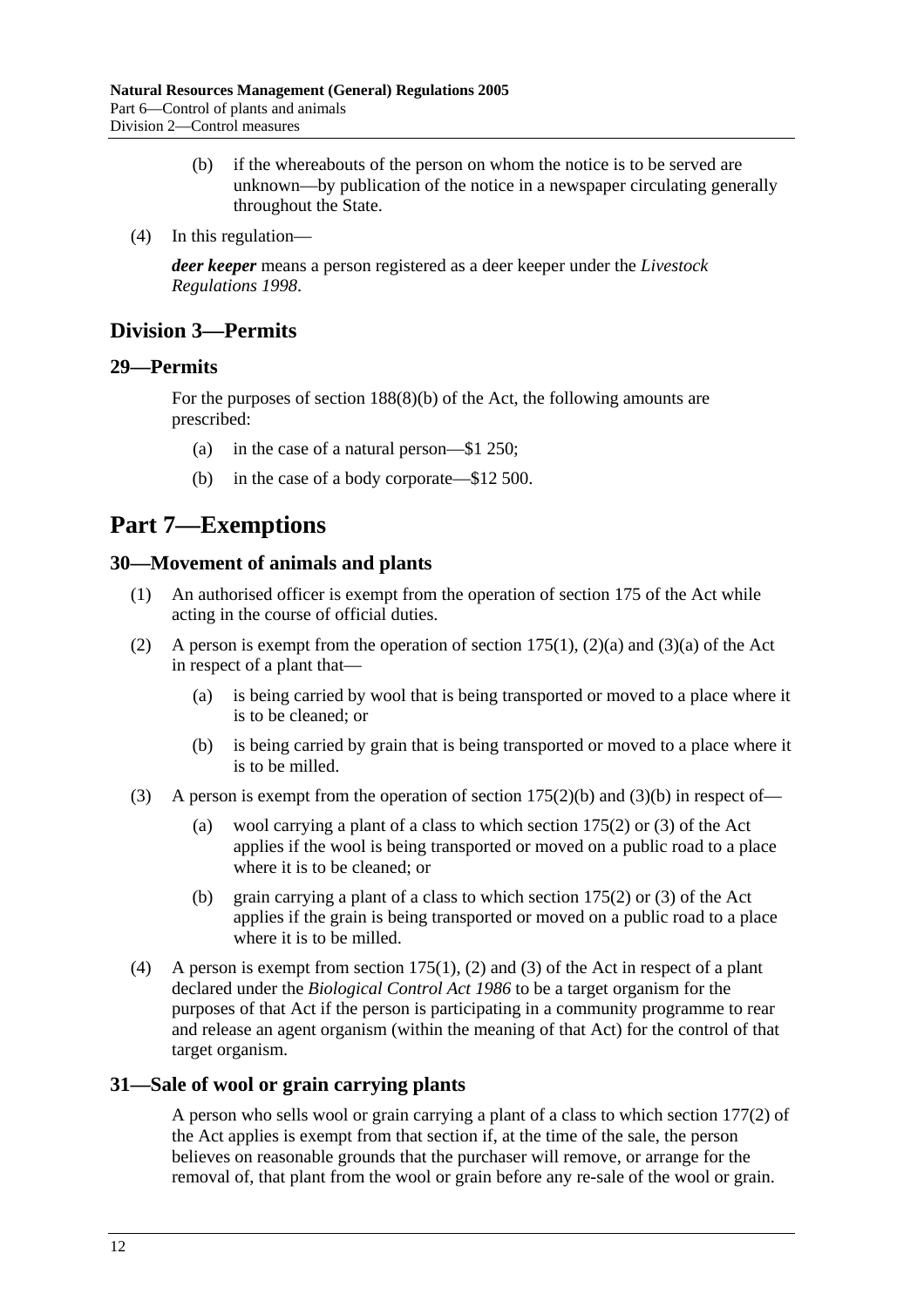## **32—Release of animals**

- (1) A person is exempt from section 179(1) of the Act in respect of the release of an animal of a class to which that subsection applies in a control area for that class of animals if the Chief Officer has approved that release for the purposes of research relating to the control of animals of that class.
- (2) An approval under subregulation (1)—
	- (a) must be given to the person by notice in writing;
	- (b) may be given subject to such conditions as the Chief Officer thinks fit and specifies in the notice.
- (3) The Chief Officer may, by notice in writing, vary or revoke an approval under this regulation.

## **33—Destruction or control of animals or plants**

An NRM group or regional NRM board is exempt from the operation of section 182(7) of the Act in respect of a plant declared under the *Biological Control Act 1986* to be a target organism for the purposes of that Act if the NRM group or regional NRM board (as the case requires) is participating in a community program to rear and release an agent organism (within the meaning of that Act) for the control of that target organism.

# **Part 8—Miscellaneous**

## **34—Requirement to provide information to Minister**

- (1) SA Water and all other persons who provide reticulated water supply or sewerage services and all persons who provide water drainage services must, at the request of the Minister, provide the Minister with the following information:
	- (a) the location of the infrastructure used by the person to provide those services; and
	- (b) the materials used in the construction of the infrastructure; and
	- (c) the capacity of the infrastructure; and
	- (d) in the case of SA Water or any other person who provides reticulated water supply services—
		- (i) the source, volume and quality of the water flowing into reservoirs and other storage facilities used by SA Water or other person; and
		- (ii) the volume and quality of water held in storage; and
		- (iii) the volume of water lost to evaporation or leakage from storage facilities; and
		- (iv) the volume and quality of water discharged from storage facilities for supply to consumers or for any other purpose; and
	- (e) in the case of SA Water or any other person who provides sewerage or other water drainage services—
		- (i) the volume and quality of the water in the sewerage or water drainage system; and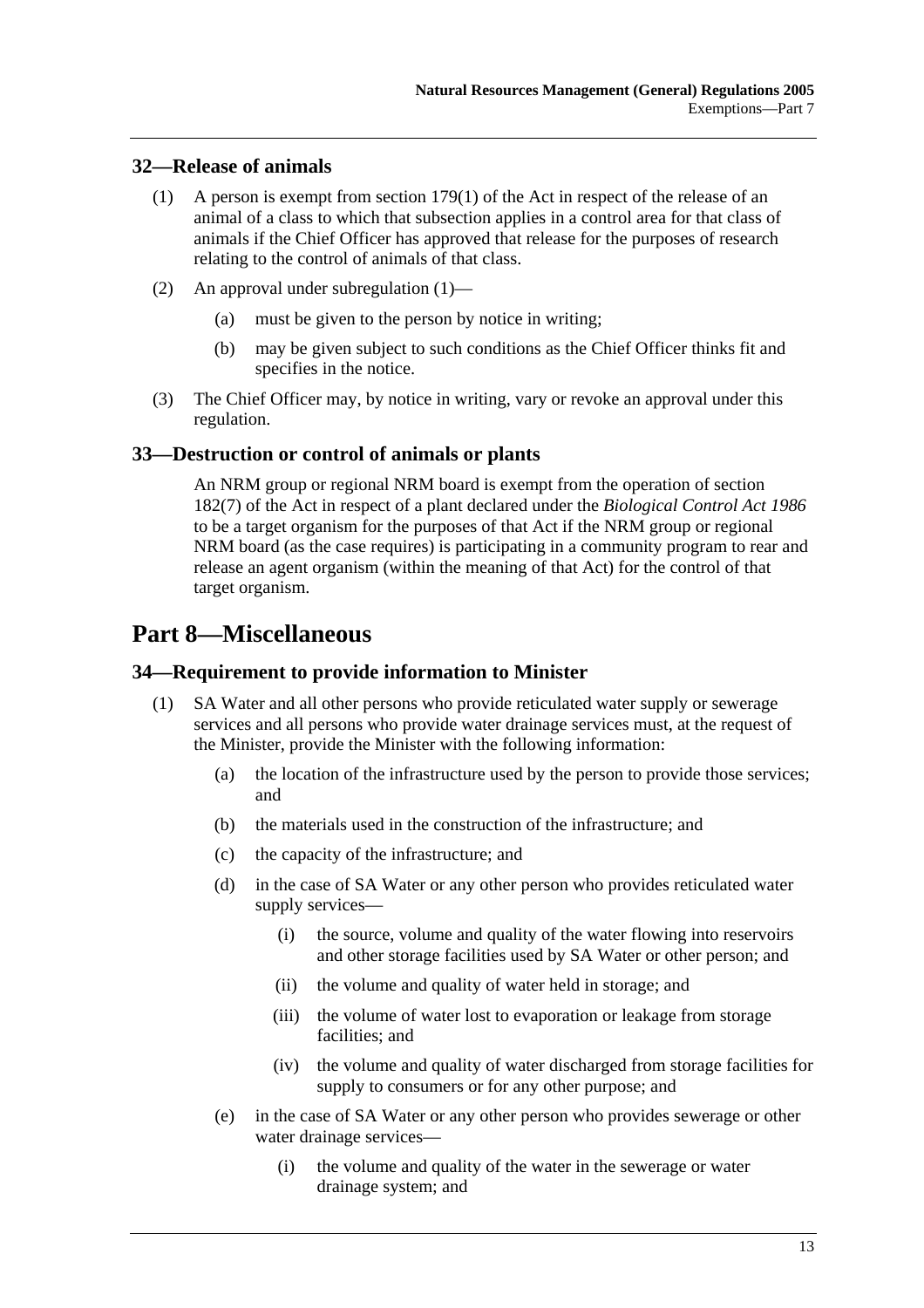- (ii) the volume and quality of water discharged from the sewerage or water drainage system;
- (f) such other information as the Minister thinks fit.
- (2) Section 10(3) of the Act applies to the kinds of information referred to in subregulation (1) including information requested by the Minister under subregulation  $(1)(f)$ .

#### **35—Assignment of responsibility for infrastructure—section 43(3)**

- (1) An agreement under section 43 of the Act must—
	- (a) be in writing; and
	- (b) describe the infrastructure with reasonable particularity; and
	- (c) set out the responsibilities that are being assigned to the relevant person; and
	- (d) comply with any instruction issued by the Registrar-General for the purposes of subsection (5) of that section.
- (2) Subregulation (1) does not limit or affect the ability to include other provisions, terms or conditions in an agreement under section 43 of the Act.

#### **36—Reimbursement of expenses—section 69(12)**

- (1) An application for reimbursement under section 69(12) of the Act must—
	- (a) be made to the Department in writing; and
	- (b) include reasonable details concerning the costs or expenses that have been incurred; and
	- (c) comply with any other requirement determined by the Chief Officer.
- (2) The reimbursement must be made by cheque furnished to the person personally or by post sent to an address provided by the person as part of the application.
- (3) The reimbursement should be made within 20 business days after a valid application is received under subregulation (1).

#### **37—Applications for warrants—sections 32 and 69**

- (1) The grounds for an application for a warrant under section 32 or 69 of the Act made personally must be verified by affidavit.
- (2) If an application for a warrant is made under section 32 or 69 of the Act by telephone—
	- (a) the applicant must inform the magistrate of the applicant's name and identify the position that he or she holds for the purposes of the Act, and the magistrate, on receiving that information, is entitled to assume, without further inquiry, that the applicant holds that position; and
	- (b) the applicant must inform the magistrate of the purpose for which the warrant is required and the grounds on which it is sought; and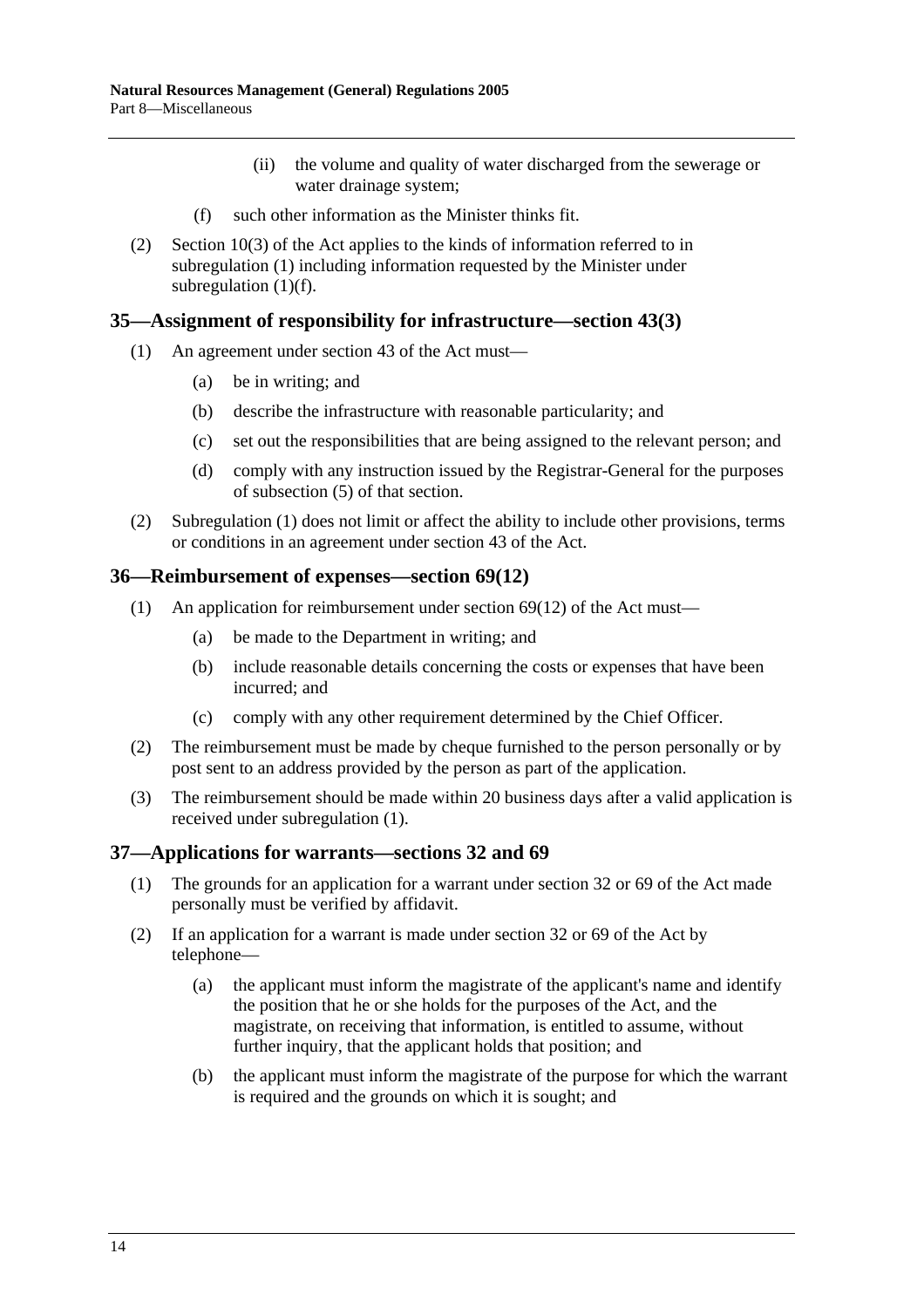- (c) if it appears to the magistrate from the information given by the applicant that there are reasonable grounds to issue a warrant (taking into account the requirements of the Act), the magistrate must inform the applicant of the facts that justify, in the magistrate's opinion, the issue of the warrant, and must not proceed to issue the warrant unless the applicant undertakes to make an affidavit verifying those facts; and
- (d) if the applicant gives such an undertaking, the magistrate may then make out and sign a warrant, noting on the warrant the facts that justify, in the magistrate's opinion, the issue of the warrant; and
- (e) the warrant is taken to have been issued, and comes into force, when signed by the magistrate; and
- (f) the magistrate must inform the applicant of the terms of the warrant; and
- (g) the applicant must, as soon as practicable after the issue of the warrant, forward to the magistrate an affidavit verifying the facts referred to in paragraph (c).
- (3) A magistrate by whom a warrant is issued must file the warrant, or a copy of the warrant, and the affidavit verifying the grounds on which the application for the warrant was made, in the Magistrates Court.

### **38—Provision of information sheets**

Pursuant to subsection (16) of section 69 of the Act, subsection (14) of that section will not apply where an authorised officer is undertaking the investigation of an offence (or a suspected or alleged offence) under the Act and the authorised officer has determined that the investigation would be jeopardised if the authorised officer were to provide a copy of an information sheet at that time.

#### **39—Review of notice to prepare an action plan**

An application under section 123(3) or 183(3) of the Act must be made in writing and must set out clearly the grounds on which the applicant seeks the review.

#### **40—Service of notices or other documents**

If a notice or other document is to be served on, or given to, a person under section  $208(1)(d)$  of the Act, the person acting under that section must—

- (a) seal the notice or document in a clear wrapper that is reasonably waterproof; and
- (b) fix the notice or document, as wrapped, to a conspicuous part of the land (including by fixing it to a post and then by fixing the post into the ground in a conspicuous place on the land).

#### **41—Exemption of part of State from certain provisions of the Act**

Pursuant to section 232 of the Act, the following provisions of the Act do not apply in relation to the part of the State extending seawards from the low water mark:

- (a) Chapter 6;
- (b) sections 181 to 186 (inclusive);
- (c) Chapter 9 Part 1.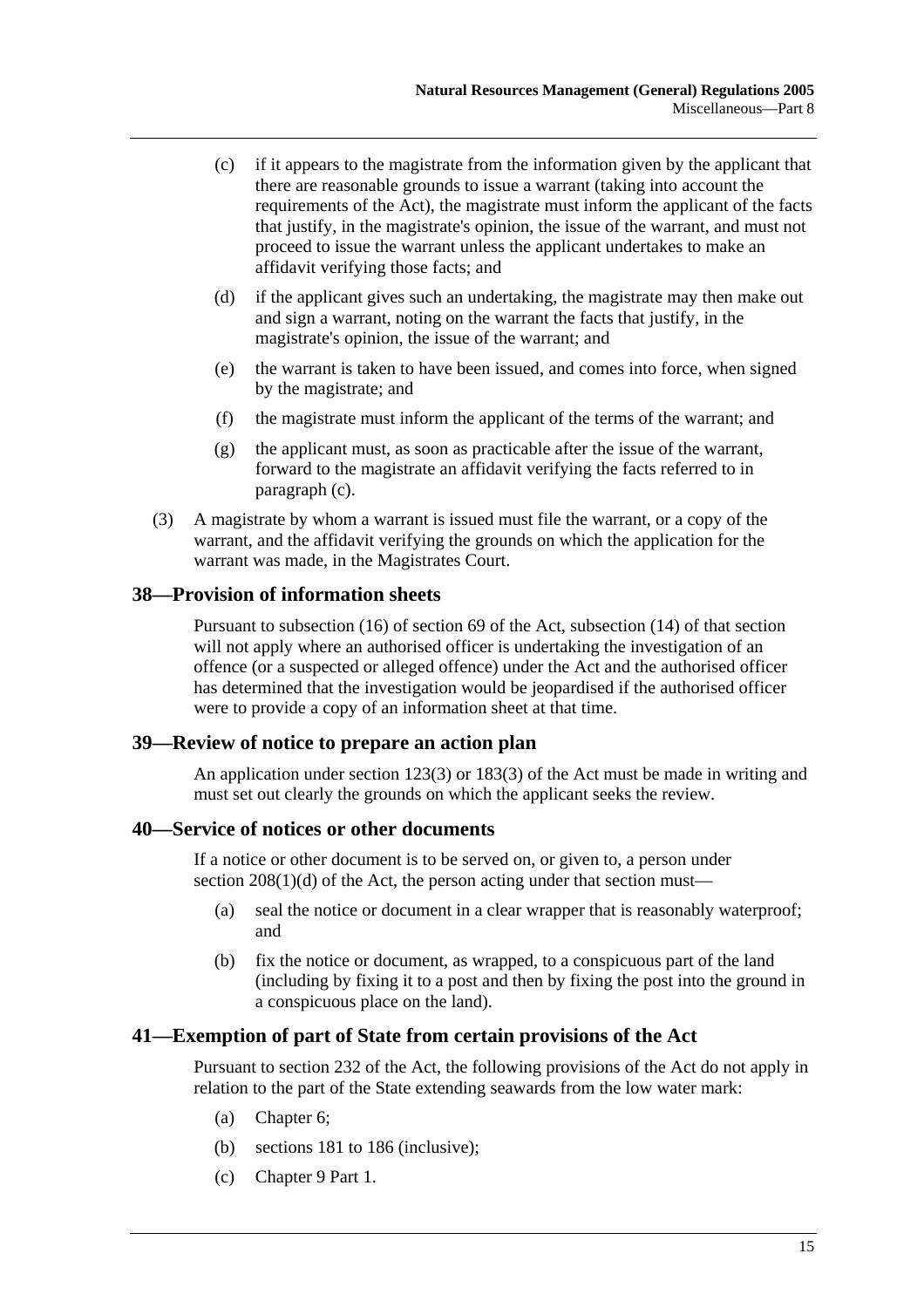## **42—Fees**

- (1) The fees set out in Schedule 4 are payable as prescribed in that Schedule.
- (2) The Minister may, on application or on the Minister's own initiative, in the Minister's discretion, waive payment of the whole or a part of a fee.

### **43—Notice of meetings**

- (1) A notice under clause 3(2) of Schedule 1 of the Act must be given—
	- (a) in the case of a notice given by the NRM Council—by publication of a notice in a newspaper circulating generally throughout the State;
	- (b) in the case of a regional NRM board or an NRM group—by publication of a notice in a newspaper circulating in the local area.
- (2) The requirement to give notice is dispensed with if—
	- (a) the relevant meeting is being held with less than 14 days notice to the members of the relevant prescribed body; or
	- (b) the only matters on the agenda for the relevant meeting relate to the receipt, consideration or consideration of information or a matter or matters listed in clause 3(6) of Schedule 1 and the presiding member of the prescribed body, or his or her delegate, has determined that there is a reasonable likelihood that the prescribed body will close the whole of the meeting to the public.

### **44—Transitional provisions—ERD Court commissioners**

A commissioner of the ERD Court designated as a person who has expertise in the use, conservation or management of water resources will be taken to have been specifically designated as a person who has expertise in fields that are relevant to the jurisdiction conferred on the Court by the Act.

#### **45—Transitional provisions—Declaration of prescribed water resources**

- (1) A regulation within the ambit of Schedule 4 clause 54(2) of the Act (including such a regulation in force by virtue of the operation of Schedule 3 of the *Water Resources Act 1997*) may be varied or revoked by a regulation under section 125 of the Act.
- (2) A reference in any regulation under subregulation (1) to a provision or part of the *Water Resources Act 1990* or the *Water Resources Act 1997* will be construed and have effect as if it were a reference to the corresponding provision or part of the *Natural Resources Management Act 2004*.
- (3) Any notice published under section 8 of the *Water Resources Act 1997* before the commencement of this regulation will continue to have force and effect for the purposes of the *Natural Resources Management Act 2004* (and any related process may be continued under the *Natural Resources Management Act 2004*).

#### **46—Transitional provisions—Penrice Exemption**

 (1) The *Water Resources (Penrice Exemption) Regulations 1997* will continue in force and effect as if they were regulations made under section 232 of the Act (with any necessary modifications).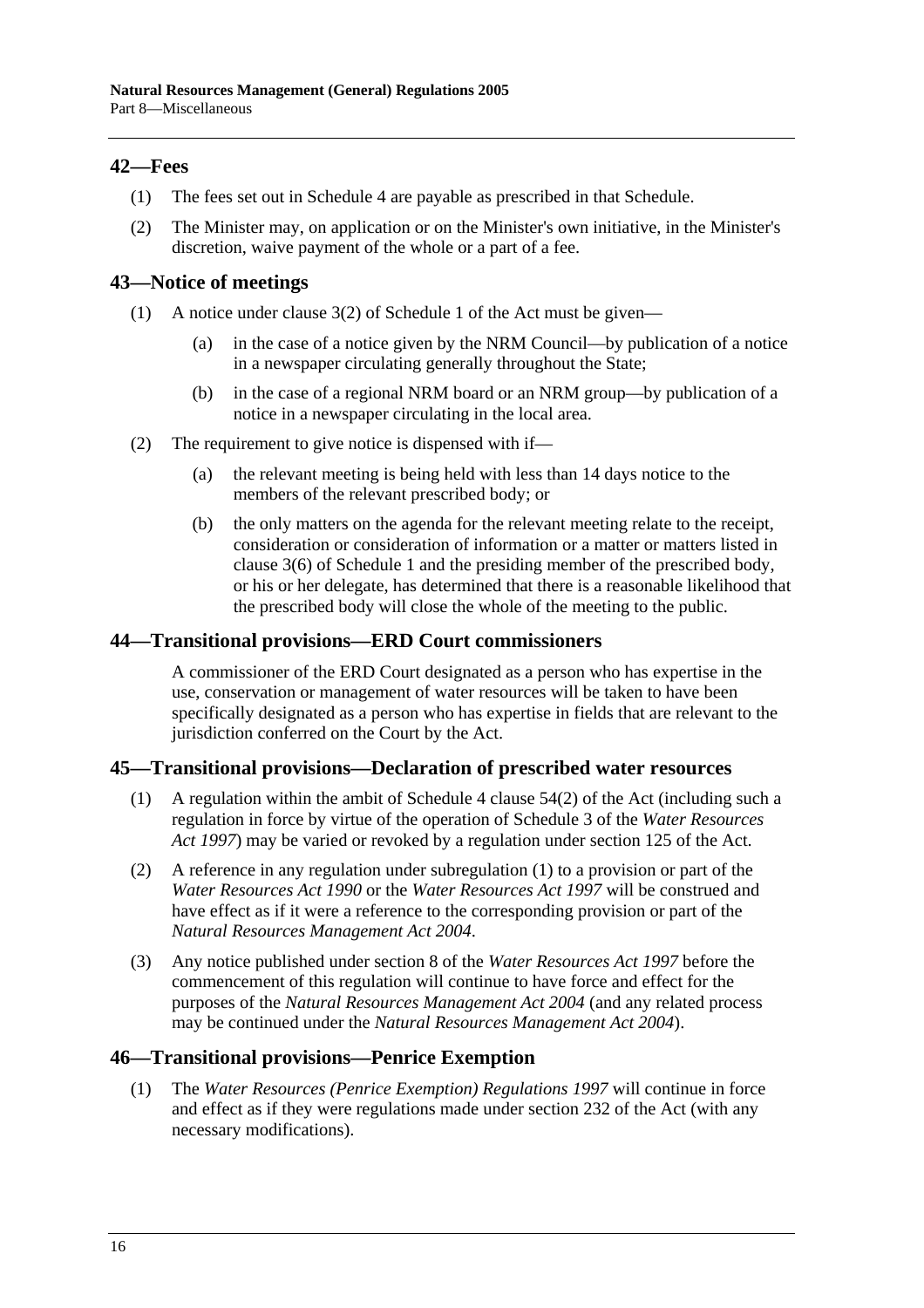(2) Without limiting subregulation (1), a reference in the *Water Resources (Penrice Exemption) Regulations 1997* to a provision or part of the *Water Resources Act 1997* or the *Water Resources Regulations 1997* will be construed and have effect as if it were a reference to the corresponding provision or part of the *Natural Resources Management Act 2004* or these regulations (as the case requires).

## **Schedule 1—Prescribed requirements for animal-proof fences**

### **1—Prescribed requirements for dog-proof fences**

For the purposes of the definition of *animal-proof fence* in section 3(1) of the Act, a dog-proof fence is a fence that consists of—

- (a) strainers that—
	- (i) are not less than 150mm in diameter; and
	- (ii) are placed 100m apart, 0.85m under the ground and protrude 1.55m above the ground; and
- (b) posts that are placed 5m apart, 0.3m under the ground and protrude 1.5m above the ground; and
- (c) wire netting that—
	- (i) has a gauge of 1.8mm; and
	- (ii) has a width of 1.8m; and
	- (iii) has a maximum mesh of 100mm; and
	- (iv) is erected on the outside of the fence so that 1.5m of the netting is above the ground with a ground lap of 0.3m that is held in place and secured by means of a  $0.3$ m x  $25$ mm x 5mm flat iron pin every metre, with a hole drilled 25mm from the top, driven into the ground for a depth of 0.27m at the outer edge of the ground lap with one 2.5mm gauge galvanised wire well strained and the wire and wire netting secured to the pin by not less than 2.5mm gauge galvanised wire; and
- (d) four plain wires—
	- (i) each of which is made of galvanised iron and is not less than 2.5mm in diameter; and
	- (ii) that are placed at 50mm, 0.5m, 1.0m and 1.5m intervals above the ground and secured at equal intervals to each 5m panel securing the netting to the 3 bottom wires at not more than 0.75m intervals and to the top wire at not more than 0.5m intervals.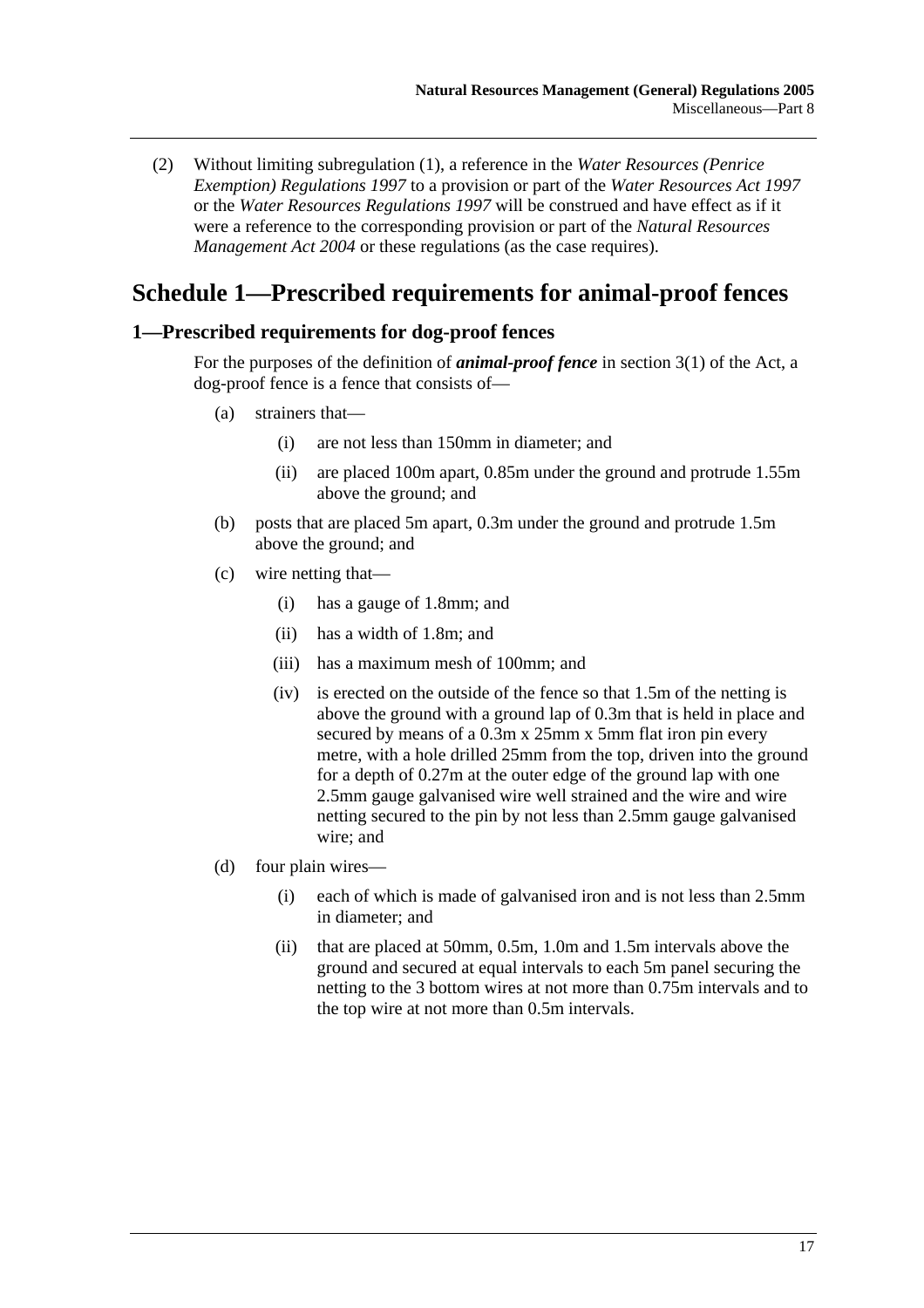

## **2—Prescribed requirements for rabbit-proof fences**

For the purposes of the definition of *animal-proof fence* in section 3(1) of the Act, a rabbit-proof fence is a fence that consists of—

(a) strainers that—

Dog-Proof Fence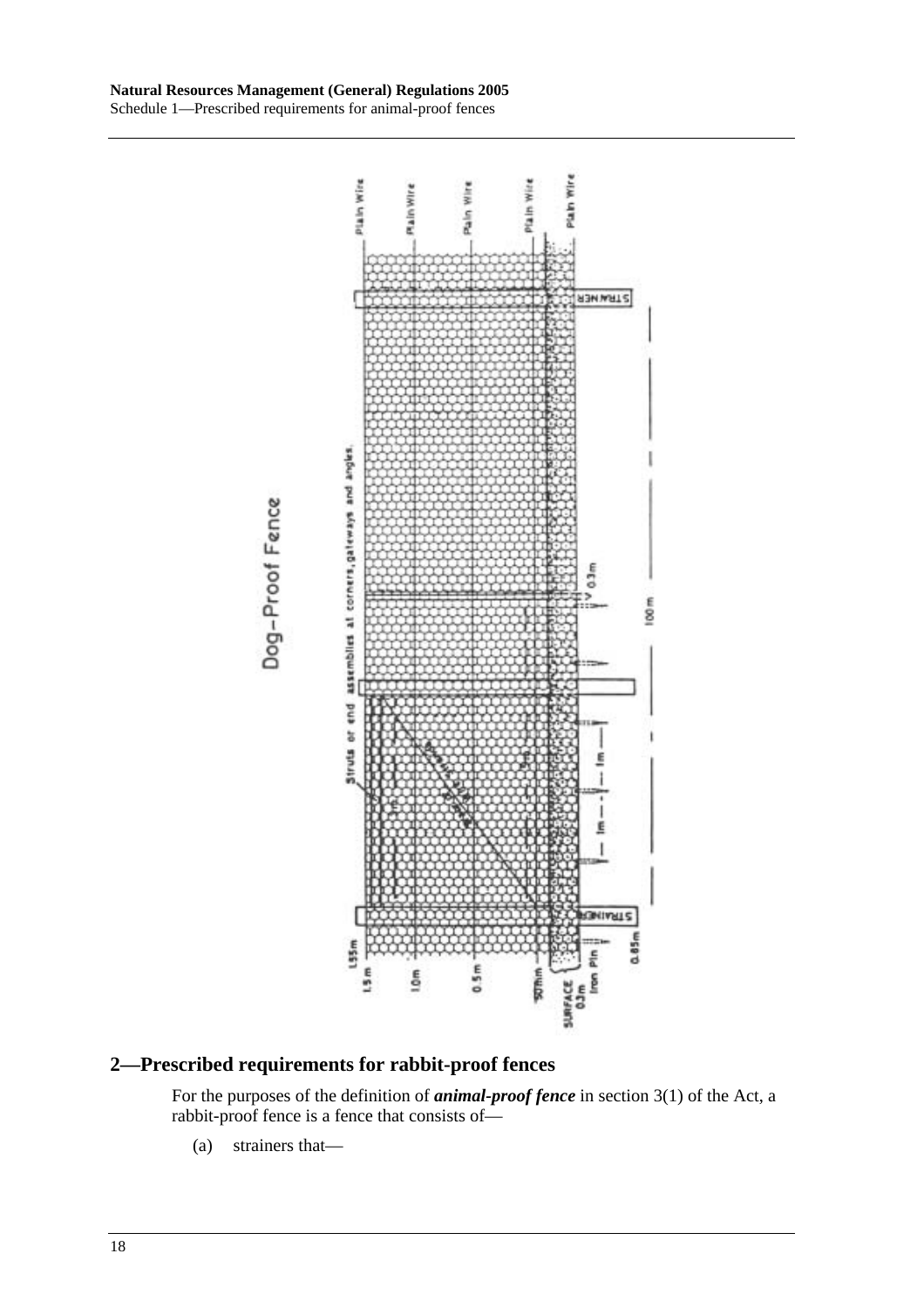- (i) are not less than 150mm in diameter and not more than 200mm in diameter; and
- (ii) are placed 150m apart, 1.1m under the ground and protrude 1.2m above the ground; and
- (b) posts that—
	- (i) are at least 100mm in diameter but not more than 120mm in diameter; and
	- (ii) are placed 10m apart, 0.7m in the ground and protrude 1.1m above the ground; and
- (c) droppers at 3.3m intervals between the posts; and
- (d) 4 plain fence wires—
	- (i) each of which is 2.4mm in diameter; and
	- (ii) that are placed at intervals of 50mm, 0.45m, 0.9m and 1.0m above the ground; and
- (e) 1 barbed wire that is placed 1.1m above the ground; and
- (f) wire netting that—
	- (i) has a gauge of at least 1.4mm; and
	- (ii) has a width of 1.05m; and
	- (iii) has a maximum mesh of 30mm; and
	- (iv) 150mm of which is placed under the ground and 0.9m of which protrudes above the ground; and
	- (v) is secured to the lower 3 plain fence wires with galvanised tie iron 1.44mm in diameter and not more than 0.5m apart on the highest of the 3 wires and not more than 0.75m apart on the lower 2 wires; and
- (g) struts on the corner strainers that are either—
	- (i) single diagonal struts (on which are placed barriers to prevent the entry of rabbits if the struts are placed outside the netting); or
	- (ii) double post and brace rail struts.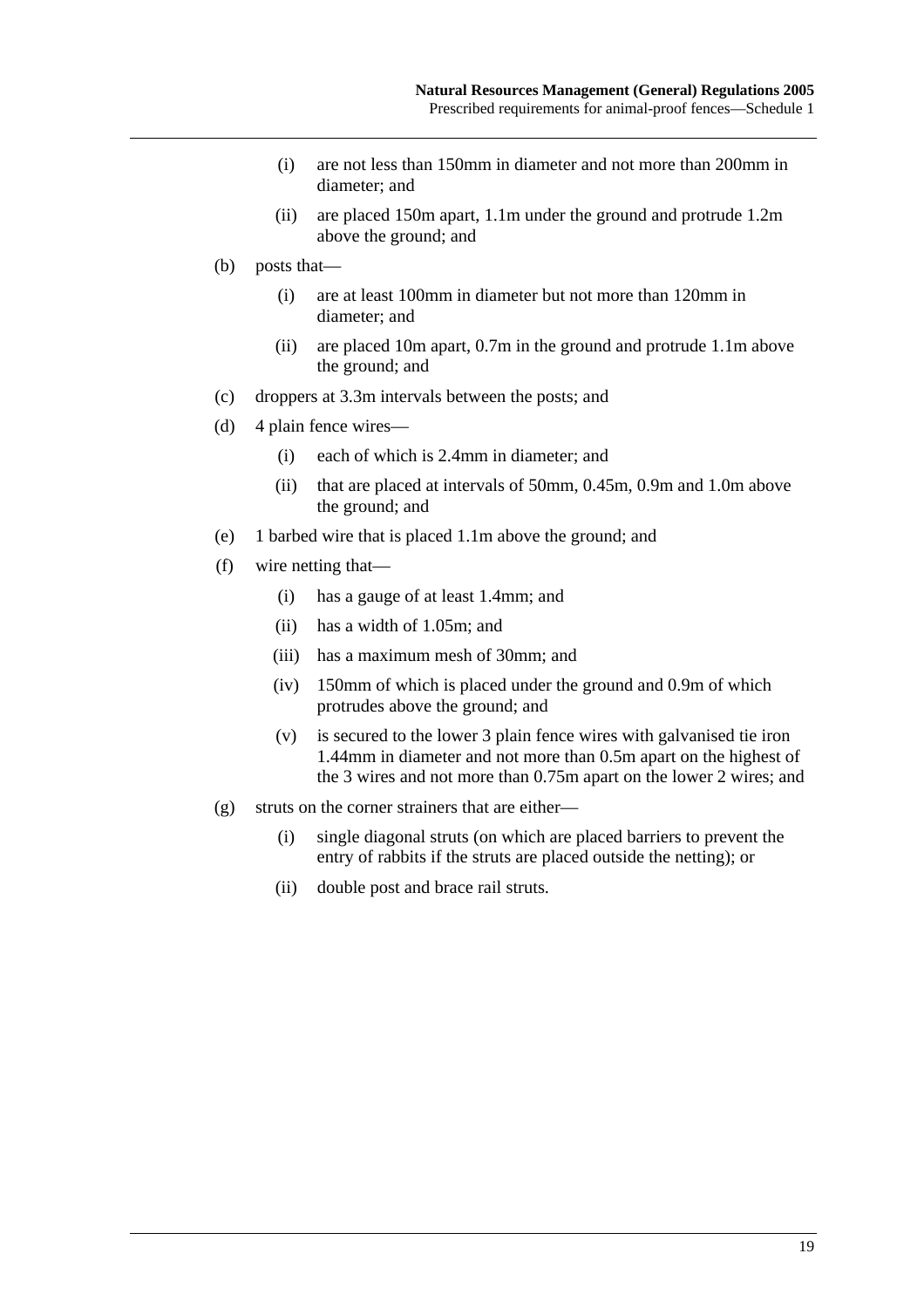

# **Schedule 2—Water affecting activities**

## **1—Prescribed commercial forestry activities**

 (1) Subject to subclause (3), establishing or expanding a commercial forest in an area referred to in subclause (4) is specified under this Schedule.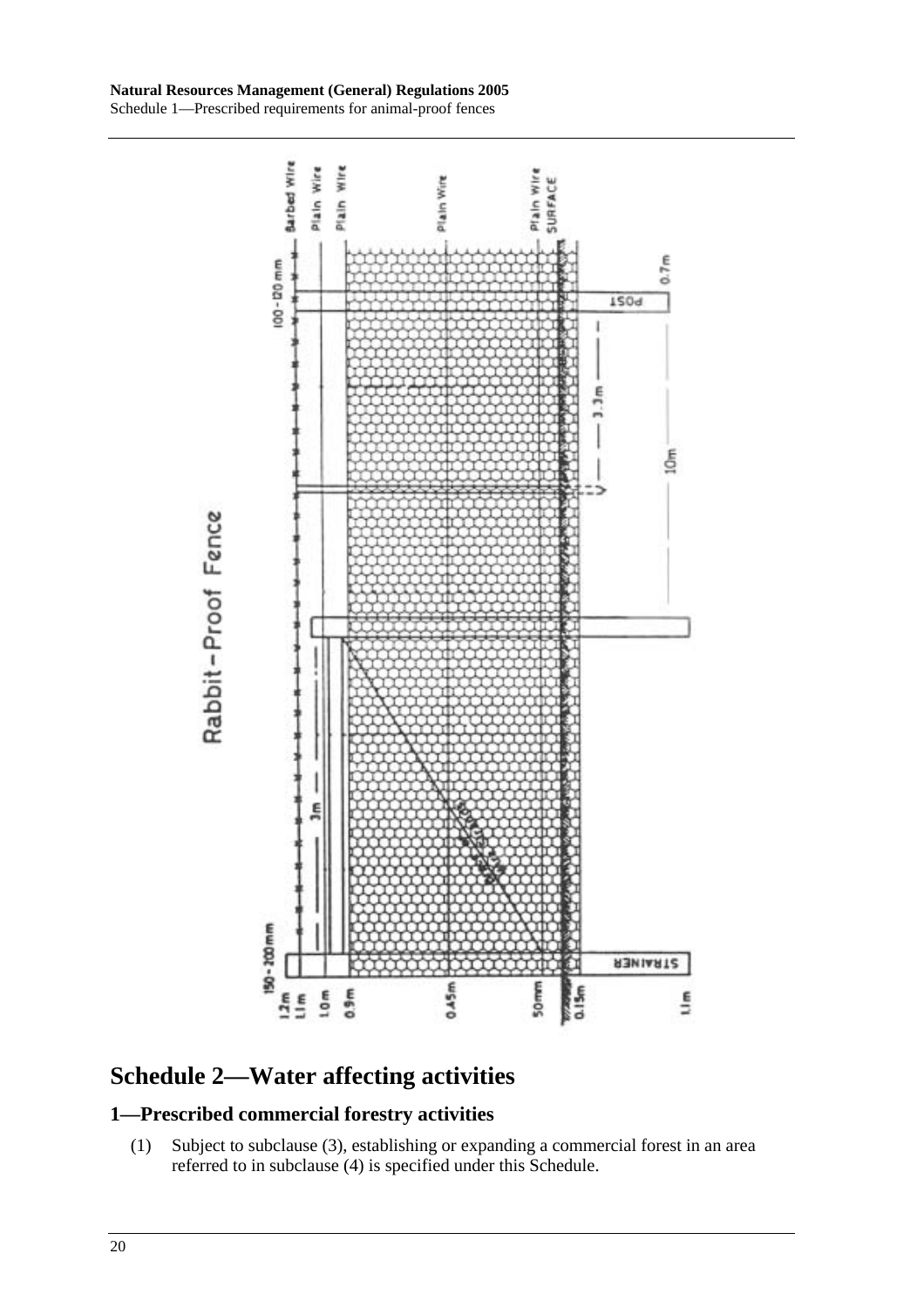- (2) For the purposes of subclause (1), the expansion of a commercial forest will be taken to include a situation where there is to be an increase in the land that is to be planted with trees for the purposes of a commercial forest.
- (3) Subclause (1) does not apply if—
	- (a) the commercial forest is situated, or to be situated, on a farm; and
	- (b) the total area of the commercial forest does not exceed, or will not exceed, 10% of the total area of land within the farm that is available for farm purposes.
- (4) The following are the areas for the purposes of subclause (1):
	- (a) the whole of the area of the District Council of Grant;
	- (b) the whole of the area of The District Council of Robe;
	- (c) the whole of the area of the Wattle Range Council;
	- (d) that part of the area of the Naracoorte Lucindale Council comprising the Hundreds of Fox, Coles, Townsend, Conmurra, Joyce, Spence, Robertson, Naracoorte, Jessie and Joanna;
	- (e) that part of the area of the Kingston District Council comprising the Hundreds of Mount Benson and Bowaka.
- (5) In this clause—

*commercial forest* means a forest plantation where the forest vegetation is grown or maintained so that it can be harvested or used for commercial purposes (including through the commercial exploitation of the carbon absorption capacity of the forest vegetation);

*farm* means a place being used solely or predominantly for the business of agriculture, pasturage, horticulture, viticulture, animal farming or any other business consisting of the cultivation of soils, the gathering in of crops or the rearing of livestock, other than where the sole or predominant use is commercial forestry.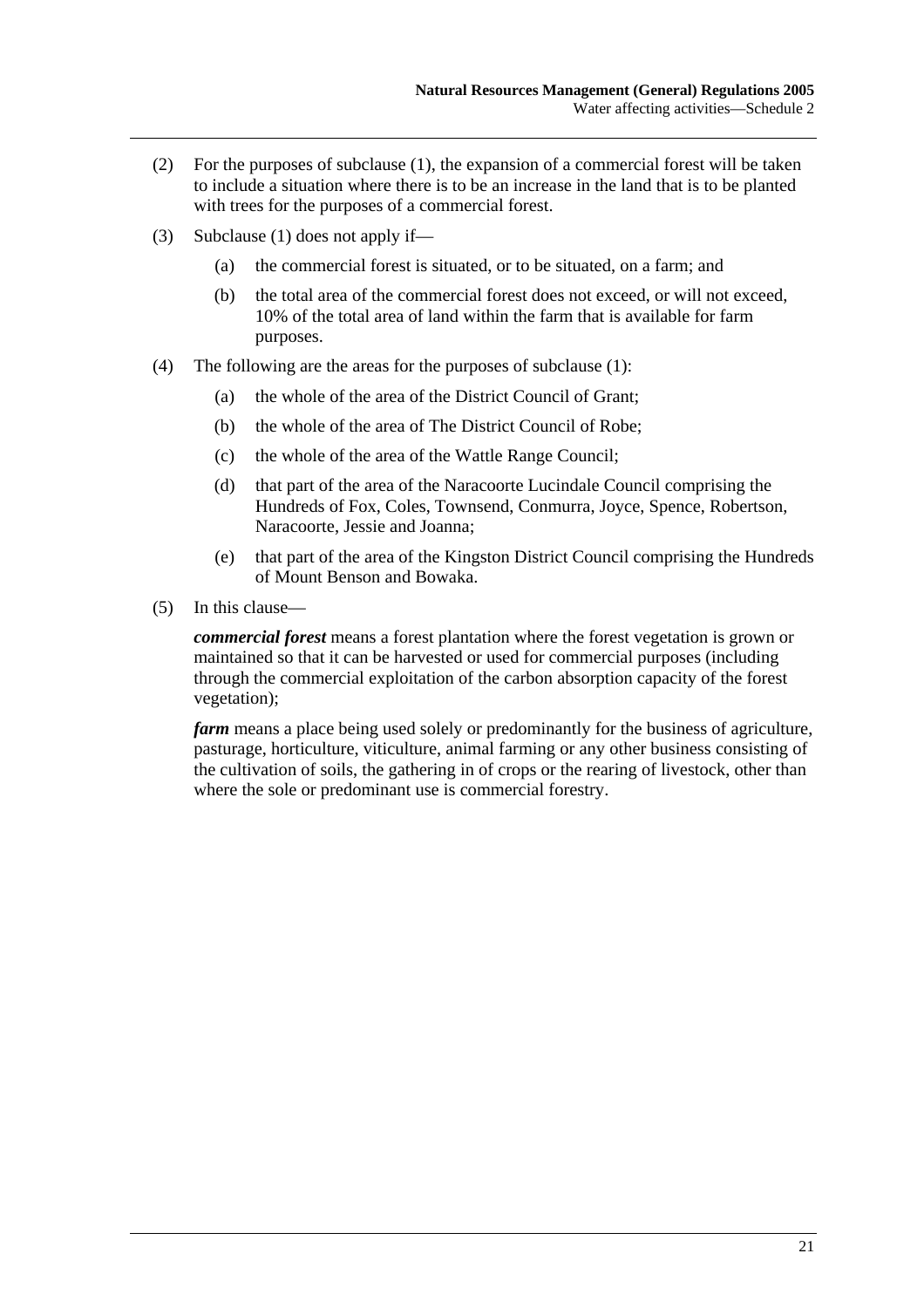# **Schedule 3—Declaration concerning produce or goods carrying plants**

Natural Resources Management Act 2004 section 177

### **Produce/Goods Contamination Declaration (SA)**

This vendor declaration applies to any animal, plant, soil, vehicle, farming implement or other produce, goods, material or other thing offered for sale.

| Description of item or material | Consigned to (name/address) |
|---------------------------------|-----------------------------|
|                                 |                             |
|                                 |                             |
|                                 |                             |

A plant, as defined under the Act, includes the seeds or other propagules of that plant. It does not include material incapable of growth, such as seasoned timber.

#### **Declaration 1**

To the best of my knowledge, the items or material offered for sale are free from contamination by any plant declared under the Natural Resources Management Act 2004 to be a plant to which section 177 of that Act applies.

#### Declaration 2 (Delete if not applicable)

However, I am aware that the items or material offered for sale are contaminated with the following plant declared under the Natural Resources Management Act 2004 to be a plant to which section 178 of that Act applies:

The following must be completed and signed by the vendor or his/her agent:

| best of my knowledge. | declare that the information I have provided in this Declaration is true and accurate to the |
|-----------------------|----------------------------------------------------------------------------------------------|
| Signed                |                                                                                              |

 $\ddot{\imath}$ Insert full contact address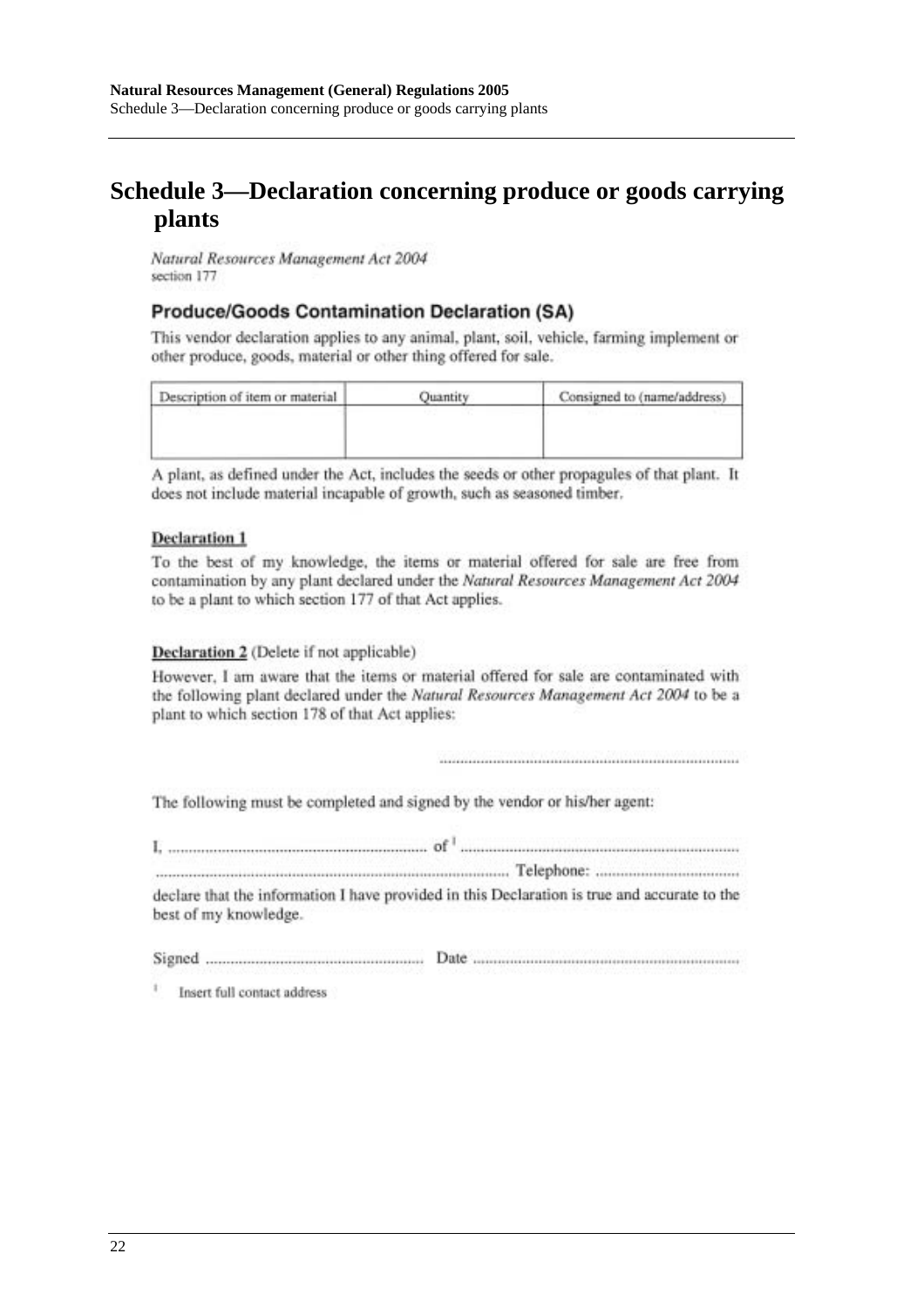# **Schedule 4—Fees**

| $\mathbf{1}$   | Application for a permit under Chapter 7 of the Act, other than an<br>application for a permit to drill a well                                                                                                    | \$38.50                                                                                                                                                                                                                                                  |
|----------------|-------------------------------------------------------------------------------------------------------------------------------------------------------------------------------------------------------------------|----------------------------------------------------------------------------------------------------------------------------------------------------------------------------------------------------------------------------------------------------------|
| $\overline{c}$ | Application for a permit to drill a well                                                                                                                                                                          | \$60.00 plus a technical<br>assessment fee of an amount<br>not exceeding \$120.00<br>determined by the Minister<br>after taking into account any<br>advice from his or her<br>department about the costs<br>associated with assessing the<br>application |
| 3              | Maximum fee under section 138 of the Act                                                                                                                                                                          | \$1.05 per page                                                                                                                                                                                                                                          |
| 4              | Application for a well driller's licence-                                                                                                                                                                         |                                                                                                                                                                                                                                                          |
|                | for a new licence<br>(a)                                                                                                                                                                                          | \$179.00                                                                                                                                                                                                                                                 |
|                | for the renewal of a licence<br>(b)                                                                                                                                                                               | \$92.00                                                                                                                                                                                                                                                  |
| 5              | Application for the variation of a well driller's licence                                                                                                                                                         | \$137.00                                                                                                                                                                                                                                                 |
| 6              | Application for a water licence                                                                                                                                                                                   | \$159.50                                                                                                                                                                                                                                                 |
| 7              | Maximum fee under section 149 of the Act                                                                                                                                                                          | \$1.05 per page                                                                                                                                                                                                                                          |
| 8              | Application to transfer a water licence                                                                                                                                                                           | \$300.00 plus a technical<br>assessment fee of \$200.00                                                                                                                                                                                                  |
| 9              | Application to vary a water licence on transfer of an allocation                                                                                                                                                  | \$300.00 plus a technical<br>assessment fee of \$200.00                                                                                                                                                                                                  |
| 10             | Additional fee where Minister directs an assessment by an expert<br>under section $151(6)$ or $158(2)$ of the Act (and the expenses of the<br>assessment are to be paid by the applicant in addition to this fee) | \$132.00                                                                                                                                                                                                                                                 |
| 11             | Application to vary a licence for any other reason                                                                                                                                                                | \$300.00 plus a technical<br>assessment fee of \$200.00                                                                                                                                                                                                  |
| 12             | Application for a permit under section 188 of the Act—                                                                                                                                                            |                                                                                                                                                                                                                                                          |
|                | in relation to a Category 1 or Category 2 animal<br>(a)                                                                                                                                                           | \$250.00                                                                                                                                                                                                                                                 |
|                | in relation to a Category 1 or Category 2 plant<br>(b)                                                                                                                                                            | \$70.00                                                                                                                                                                                                                                                  |
|                | in relation to a Category 3 animal or plant<br>(c)                                                                                                                                                                | \$70.00                                                                                                                                                                                                                                                  |
| 13             | Maximum fee for a copy of an annual report under the Act                                                                                                                                                          | \$1.20 per page                                                                                                                                                                                                                                          |
| 14             | Maximum fee for a copy of a submission under section 42 of the Act                                                                                                                                                | $$1.05$ per page                                                                                                                                                                                                                                         |
| 15             | Maximum fee for a copy of the State NRM Plan or any amendments<br>to the State NRM Plan                                                                                                                           | $$1.20$ per page                                                                                                                                                                                                                                         |
| 16             | Maximum fee for a copy of a document under section 83 of the Act                                                                                                                                                  | $$1.05$ per page                                                                                                                                                                                                                                         |
| 17             | Maximum fee for a copy of an agenda or minutes under Schedule 1 of<br>the Act                                                                                                                                     | \$1.20 per page                                                                                                                                                                                                                                          |
| 18             | Application for notation on NRM Register or for the removal of a<br>notation                                                                                                                                      | \$6.15                                                                                                                                                                                                                                                   |
| 19             | Fee for providing information required by the Land and Business<br>(Sale and Conveyancing) Act 1994                                                                                                               | \$17.90                                                                                                                                                                                                                                                  |